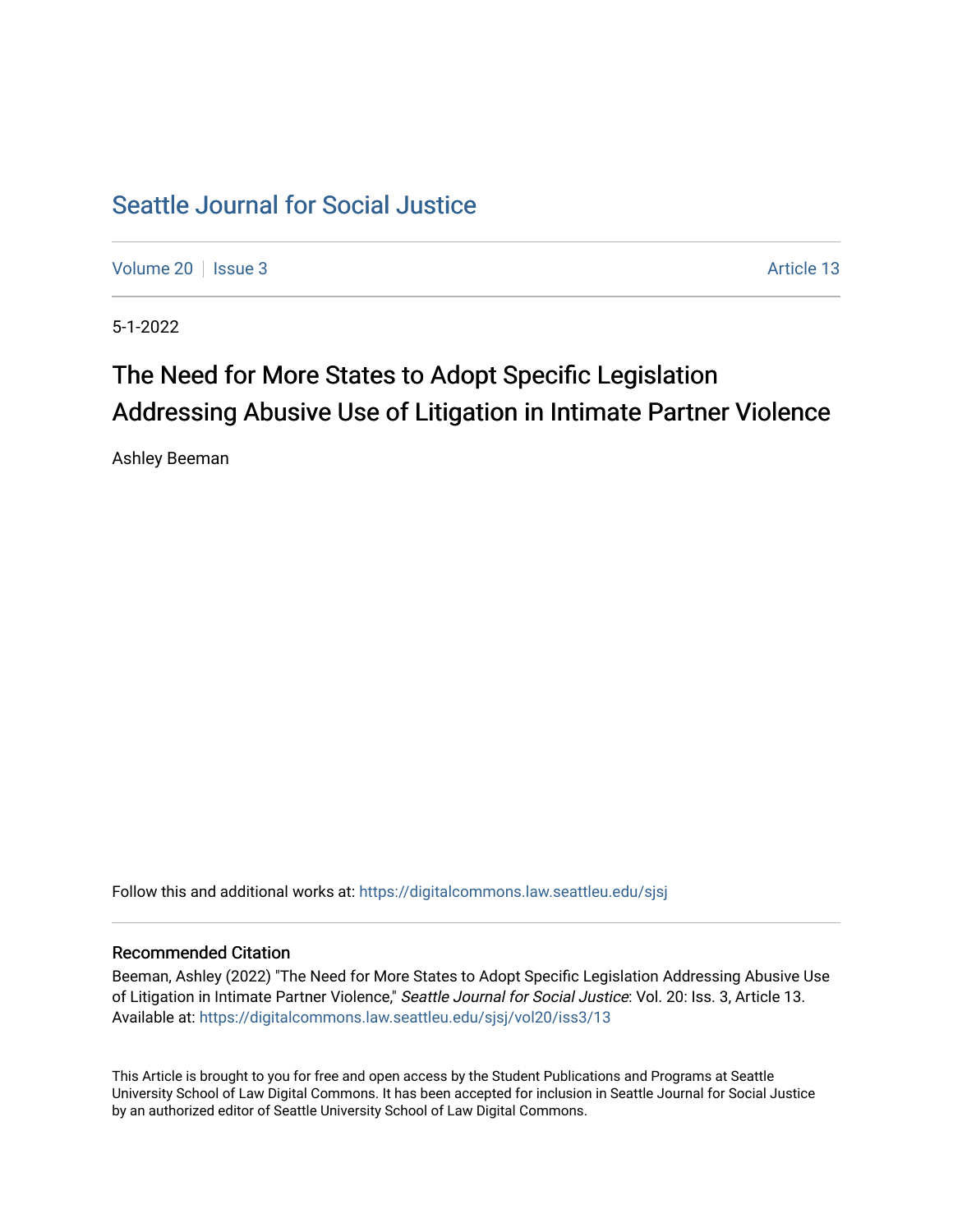# **The Need for More States to Adopt Specific Legislation Addressing Abusive Use of Litigation in Intimate Partner Violence**

Ashley Beeman\*

#### I. INTRODUCTION

Survivors of intimate partner violence<sup>1</sup> and their advocates have long known that abusers often use the civil legal system, most often family court, to continue to exercise power and control over survivors.<sup>2</sup> As courts are finally recognizing the significant issue of abusive use of litigation in the domestic violence field, they are running into problems with offering solutions. Courts have authority to address abusive litigation tactics and control their courtrooms by issuing sanctions and other judicial orders, but these tools are not frequently utilized and do not always consider the particular concerns that arise in domestic violence cases.<sup>3</sup> Current remedies have been found to be "inadequate, inaccessible to many litigants, and inconsistently applied."<sup>4</sup>

<sup>\*</sup> 2022 J.D. Candidate at Seattle University School of Law.

<sup>1</sup> A note about terminology: Throughout this comment you will see both "domestic violence" and "intimate partner violence." Generally, domestic violence refers to violence among people in a domestic situation and can thus include spouses, partners, parents, siblings, etc. Intimate partner violence more specifically describes violence perpetrated by a partner in a romantic or dating relationship. Domestic violence is used more frequently. I have decided to use both phrases. In addition, I have chosen to use "survivor" to describe individuals who have experienced these forms of violence. For more information, *see* Women Against Abuse, *The Language We Use*, https://www.womenagainstabuse.org/education-resources/the-language-we-use [https://perma.cc/Z7UM-D7TZ].

<sup>2</sup> David Ward, *In Her Words: Recognizing and Preventing Abusive Litigation Against Domestic Violence Survivors*, 14 SEATTLE J. FOR SOC. JUST. 429, 430 (2015).

<sup>3</sup> *See* discussion *infra* Section III.

<sup>4</sup> *Preventing Abusive Litigation Between Intimate Partners: Pub. Hearing on SB 6268 Before the L. & Just. Comm.,* 66th Legislature (Wash. 2020) (statement of Lindsey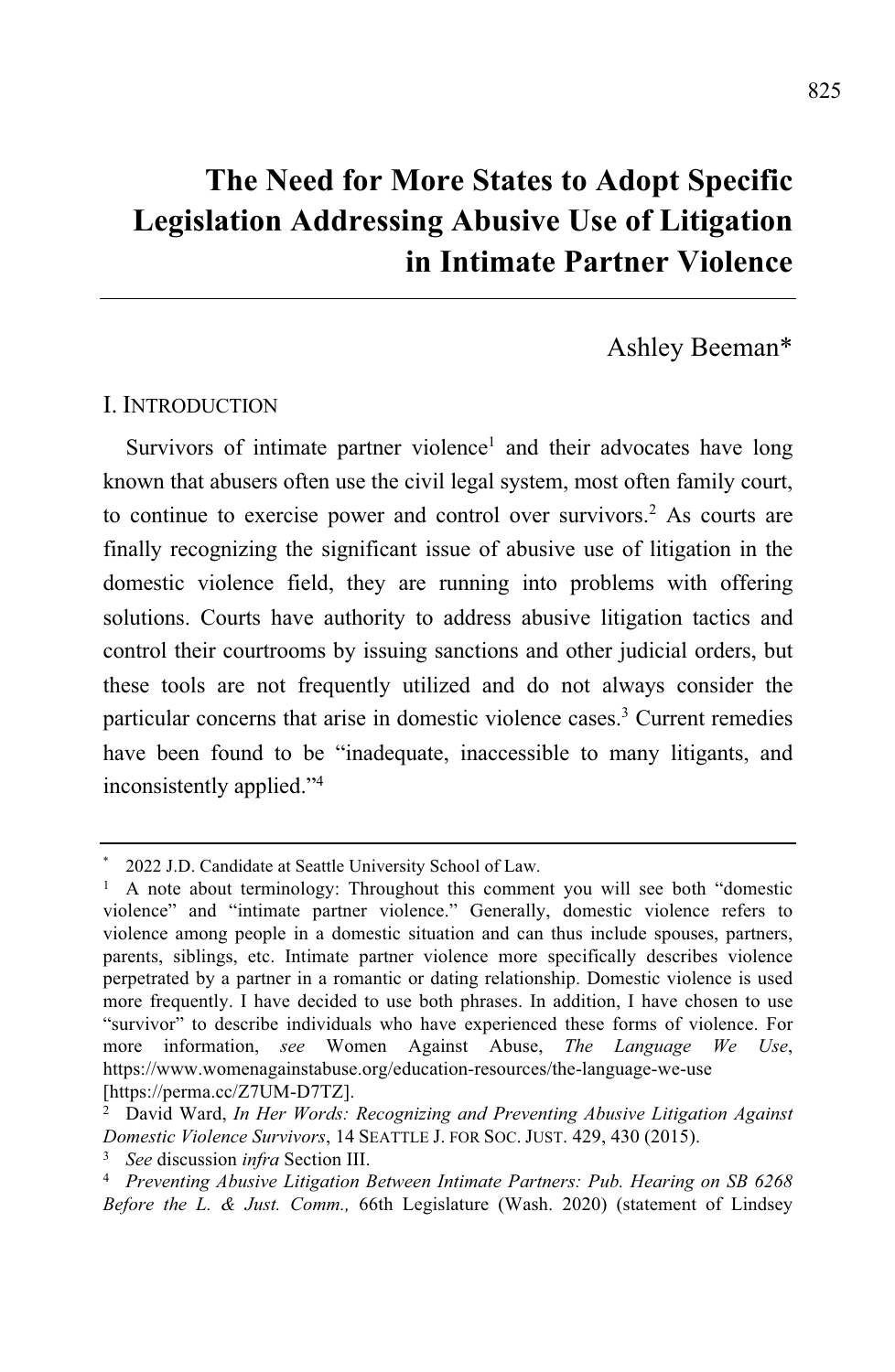In light of these concerns, and while recognizing litigants' constitutional rights to access the courts, two states have passed legislation addressing abusive use of litigation in intimate partner violence. In 2018, the Tennessee Legislature enacted legislation defining abusive civil litigants, outlining a process where survivors and the courts can identify abusive litigants, and impose prefiling restrictions.<sup>5</sup> Washington followed suit in 2020 by passing Senate Bill 6268.<sup>6</sup> The bill defines abusive litigation and provides a process for obtaining an order restricting abusive litigation by imposing prefiling restrictions.<sup>7</sup>

Currently, Tennessee and Washington are the only states with such statutes. While courts retain inherent authority to address the issue, the lack of a specific statute identifying the problem and providing a process to stop abusive use of litigation leaves survivors of intimate partner violence in other states to rely on inconsistent judicial decisions.<sup>8</sup> More states must use the new laws in Tennessee and Washington as models and adopt similar legislation. New legislation should clearly define abusive use of litigation, provide a process where the court and survivors can move for an order restricting abusive litigation, and impose prefiling restrictions upon the party found to have engaged in abusive litigation.

Section II of this comment discusses abusive litigation in the intimate partner violence context and provides information on common tactics abusers employ. Section III discusses currently available remedies for curbing abusive use of litigation and problems with those remedies. Section IV addresses legislation undertaken in Tennessee and Washington to curb

Goheen), https://app.leg.wa.gov/committeeschedules/#//0/01-01-2020/11-01-2020/Schedule/6268//Bill/ [https://perma.cc/B6UG-JQ9G] [hereinafter *Washington Hearing*].

<sup>5</sup> TENN. CODE ANN. § 29-41 (2018).

<sup>6</sup> Abusive Litigation, ch. 311, 2020 Wash. Sess. Laws 2268 (codified as WASH. REV. CODE § 26.51).

<sup>7</sup> *Id.*

<sup>8</sup> *Washington Hearing*, *supra* note 4.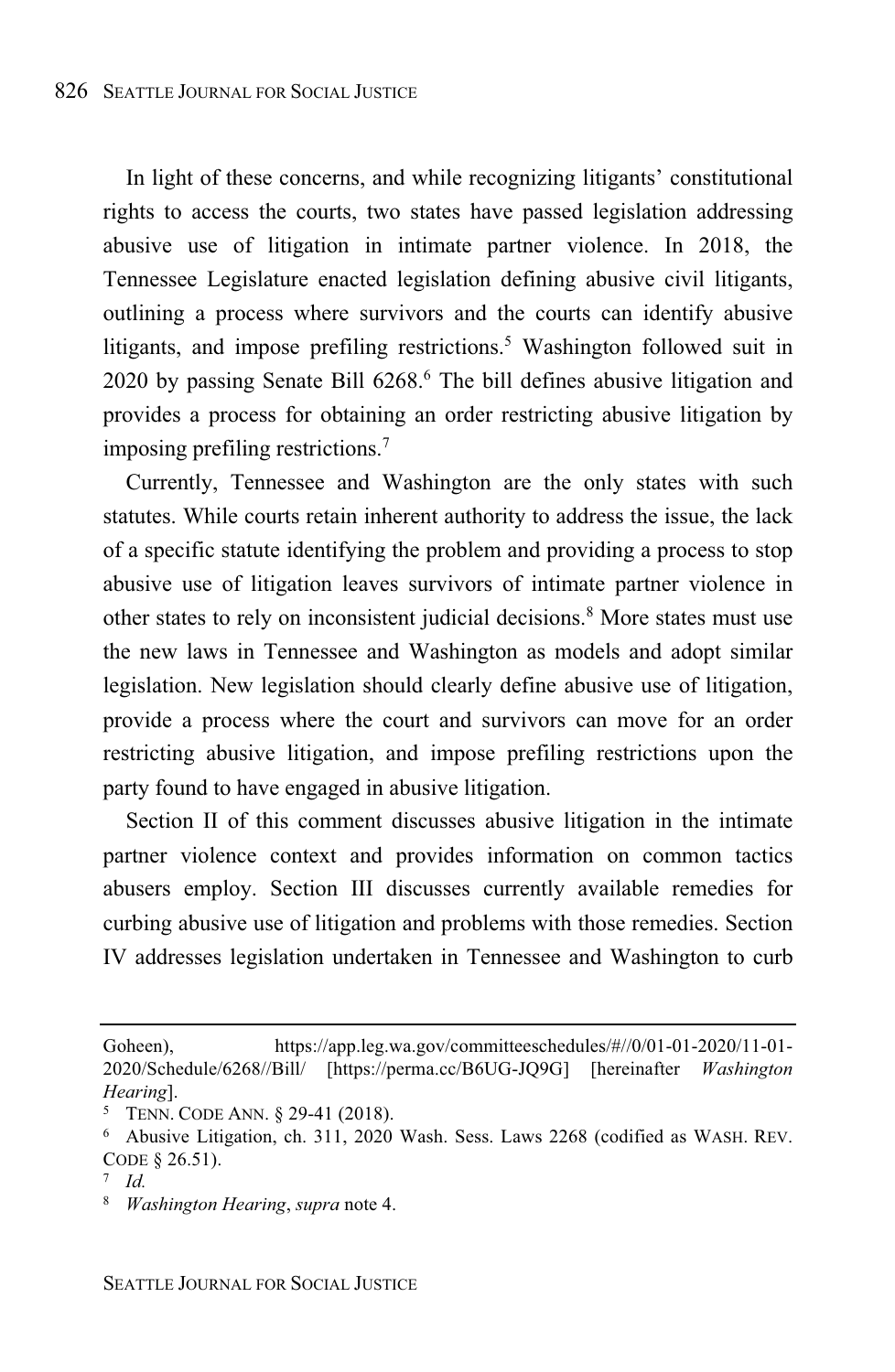abusive use of litigation. Section V compares and contrasts the Tennessee and Washington laws and proposes a legislative solution that other states should adopt to address abusive use of litigation in their courts.

# II. ABUSIVE LITIGATION IN THE INTIMATE PARTNER VIOLENCE CONTEXT

Domestic violence is widely prevalent, appearing in every community and affecting all people regardless of age, socioeconomic status, sexual orientation, gender, race, religion, or nationality. <sup>9</sup> Significantly, one in four women and one in ten men nationwide experience sexual violence, physical violence, or stalking by an intimate partner in their lifetimes. <sup>10</sup> In addition, data indicates LGBTQ+ people experience similar, if not higher, rates of intimate partner violence as compared with cisgender or heterosexual individuals.<sup>11</sup> Further, those who are most marginalized—LGBTQ+ people of color, LGBTQ+ people with disabilities, and LGBTQ+ people who are undocumented—experience unique barriers and have often been excluded from conversations on intimate partner violence.<sup>12</sup>

Domestic violence is regularly defined by researchers, advocates, and theorists as a pattern of abusive behavior used by an abuser to gain or maintain control over their victim employed through a variety of tactics.<sup>13</sup> Such tactics may include "fear and intimidation, physical and/or sexual abuse, psychological and emotional abuse, destruction of property and pets,

<sup>&</sup>lt;sup>9</sup> NATI'L COAL. AGAINST DOMESTIC VIOLENCE, DOMESTIC VIOLENCE 1 (2020), https://assets.speakcdn.com/assets/2497/domestic\_violence-

<sup>2020080709350855.</sup>pdf?1596828650457 [https://perma.cc/Y9SC-M2WM].

<sup>10</sup> *Id.*

<sup>11</sup> NAT'L COAL. OF ANTI-VIOLENCE PROGRAMS, LESBIAN, GAY, BISEXUAL, TRANSGENDER, QUEER, AND HIV-AFFECTED INTIMATE PARTNER VIOLENCE IN 2015 12 (2016), http://avp.org/wp-content/uploads/2017/04/2015\_ncavp\_lgbtqipvreport.pdf [https://perma.cc/B4XB-JUBK].

<sup>12</sup> *Id.* at 13.

<sup>13</sup> Margaret E. Johnson, *Redefining Harm, Reimagining Remedies, and Reclaiming Domestic Violence Law*, 42 U.C. DAVIS L. REV. 1107, 1116 (2009).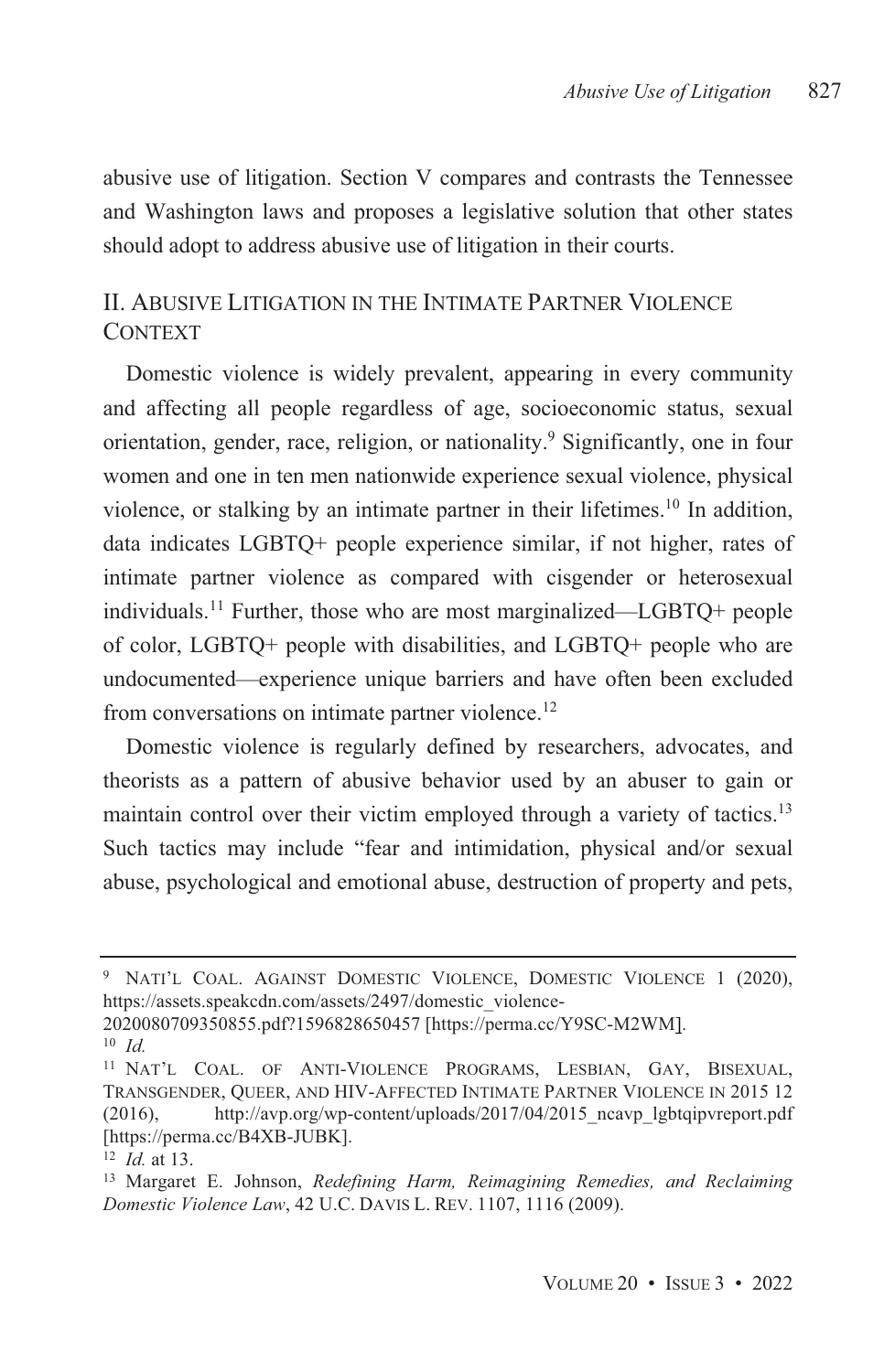isolation and imprisonment, economic abuse, and rigid expectations of sex roles."<sup>14</sup> Advocates who work with survivors regularly use and reference the "power and control wheel," recognizing that power and control are exercised through "interrelated dimensions of physical abuse, economic abuse, coercion and threats, intimidation, [and] emotional abuse (using isolation, minimizing, denying, and blaming)."<sup>15</sup> Sociologist Evan Stark refined and expanded the broader theory of coercion and control, defining coercion as "the use of force or threats to compel or dispel a particular response" and control as "structural forms of deprivation, exploitation, and command that compel obedience indirectly by monopolizing vital resources, dictating preferred choices, microregulating a partner's behavior, limiting [their] options, and depriving [them] of supports needed to exercise independent judgment."<sup>16</sup>

However, the legal system has more narrowly defined domestic violence, largely focusing on physical assaults and threats to commit physical assaults.<sup>17</sup> Because of this narrow definition, survivors subjected to psychological, emotional, and economic abuse are often left without a civil remedy. <sup>18</sup> For instance, Tennessee has defined abuse as inflicting or attempting to inflict physical injury or placing someone in fear of physical harm, physical restraint, or malicious damage to personal property.<sup>19</sup> While California has a similar definition for abuse, the state also recognizes additional behavior.<sup>20</sup> This includes the following:

[M]olesting, attacking, striking, stalking, threatening, sexually assaulting, battering, credibly impersonating . . . falsely

<sup>14</sup> *Id.*

<sup>15</sup> *Id.* at 1119.

<sup>16</sup> EVAN STARK, COERCIVE CONTROL: THE ENTRAPMENT OF WOMEN IN PERSONAL LIFE 228–29 (2007).

<sup>17</sup> LEIGH GOODMARK, A TROUBLED MARRIAGE: DOMESTIC VIOLENCE AND THE LEGAL SYSTEM 30 (2012).

<sup>18</sup> Johnson, *supra* note 13, at 1112.

<sup>19</sup> TENN. CODE ANN. § 36-3-601(1) (2019).

<sup>20</sup> CAL. FAM. CODE § 6203 (West 2020).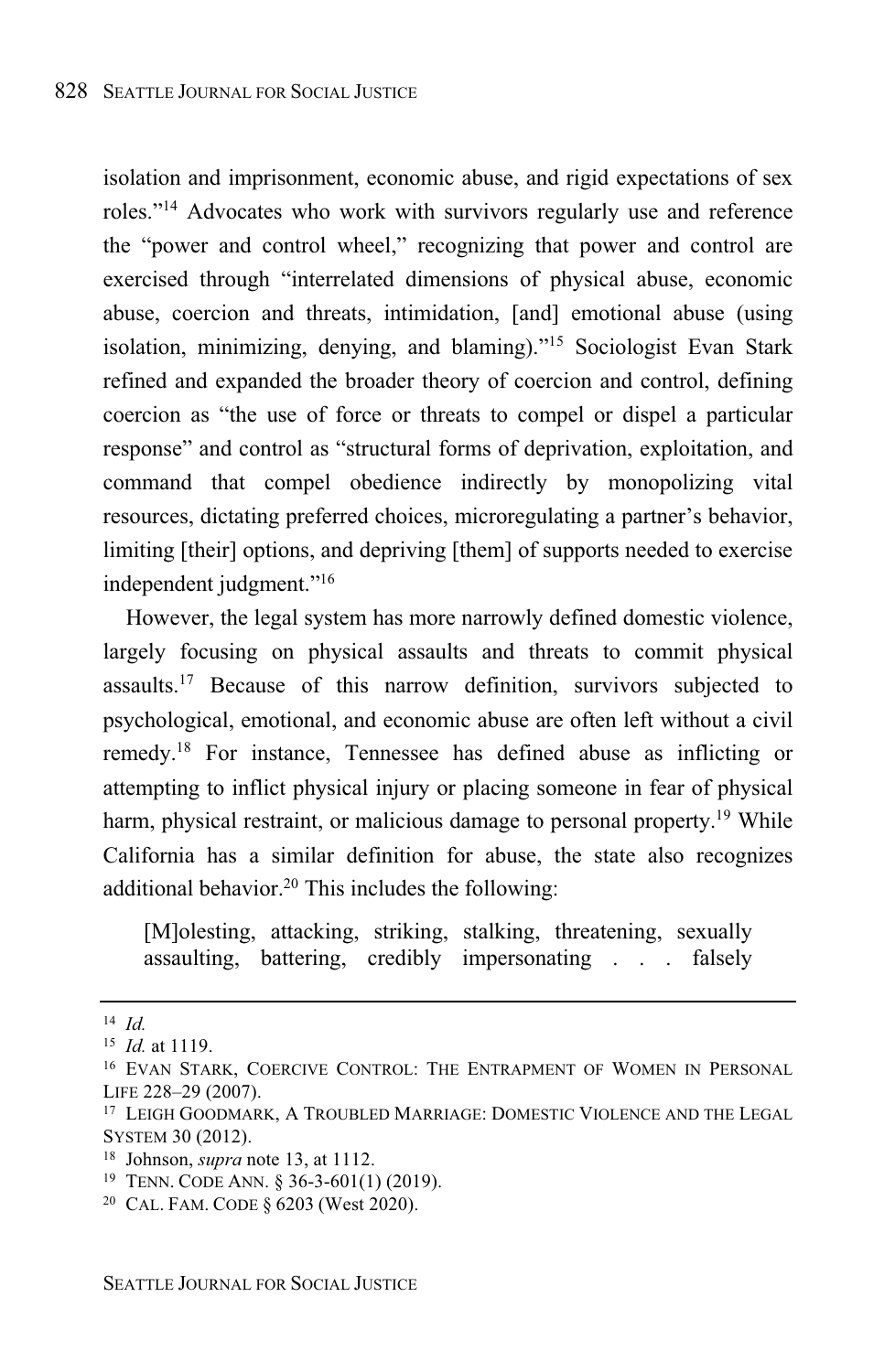personating . . . harassing, telephoning, including, but not limited to, making annoying telephone calls . . . destroying personal property, contacting, either directly or indirectly, by mail or otherwise, coming within a specified distance of, or disturbing the peace of the other party  $\dots$ <sup>21</sup>

California recently expanded the definition of "disturbing the peace of the other party" <sup>22</sup> to include "coercive control," a pattern of behavior that "unreasonably interferes with a person's free will and personal liberty," including "unreasonably isolating a victim from friends, relatives, and additional sources of support."<sup>23</sup> This means that a survivor experiencing coercive control tactics may be able to obtain a civil protection order and coercive control will be considered in custody and visitation decisions.<sup>24</sup> Hawaii also passed coercive control legislation in 2020 that makes coercive control a felony and allows evidence to be used in obtaining a protection order. <sup>25</sup> Connecticut added coercive control to its definition of domestic violence in  $2022<sup>26</sup>$  The Washington legislature recently passed a bill to follow suit.<sup>27</sup> Several states, including New York, South Carolina, and Maryland, have proposed legislation regarding coercive control.<sup>28</sup> While broadening the legal definition of abuse to include coercive control tactics reflects a deeper understanding that domestic violence is about power and control, there are concerns that these same laws could potentially be used

<sup>21</sup> CAL. FAM. CODE § 6320 (West 2014).

<sup>22</sup> S.B. 1141, 2020 Leg., Reg. Sess. (Cal. 2020).

<sup>23</sup> CAL. FAM. CODE § 6320(c) (West 2020).

<sup>24</sup> Carrie N. Baker, *A New Frontier in Domestic Violence Prevention: Coercive Control Bans,* MS. MAGAZINE (Nov. 11, 2020), https://msmagazine.com/2020/11/11/coercivecontrol-hawaii-california-domestic-violence/ [https://perma.cc/J46T-JXWA].

<sup>25</sup> *Id.*

<sup>26</sup> CONN. GEN. STAT. 46b-1 (2022).

 $27$  H.B. 1901, 67<sup>th</sup> Leg., Reg. Sess. (Wash. 2022). Washington included abusive litigation as an example in the definition of coercive control ("Engaging in vexatious litigation or abusive litigation as defined in RCW 26.51.020 against the other party to harass, coerce, or control the other party, to diminish or exhaust the other party's financial resources, or to compromise the other party's employment or housing.") RCW 7.105.010(37)(a)(v). <sup>28</sup> *Id.*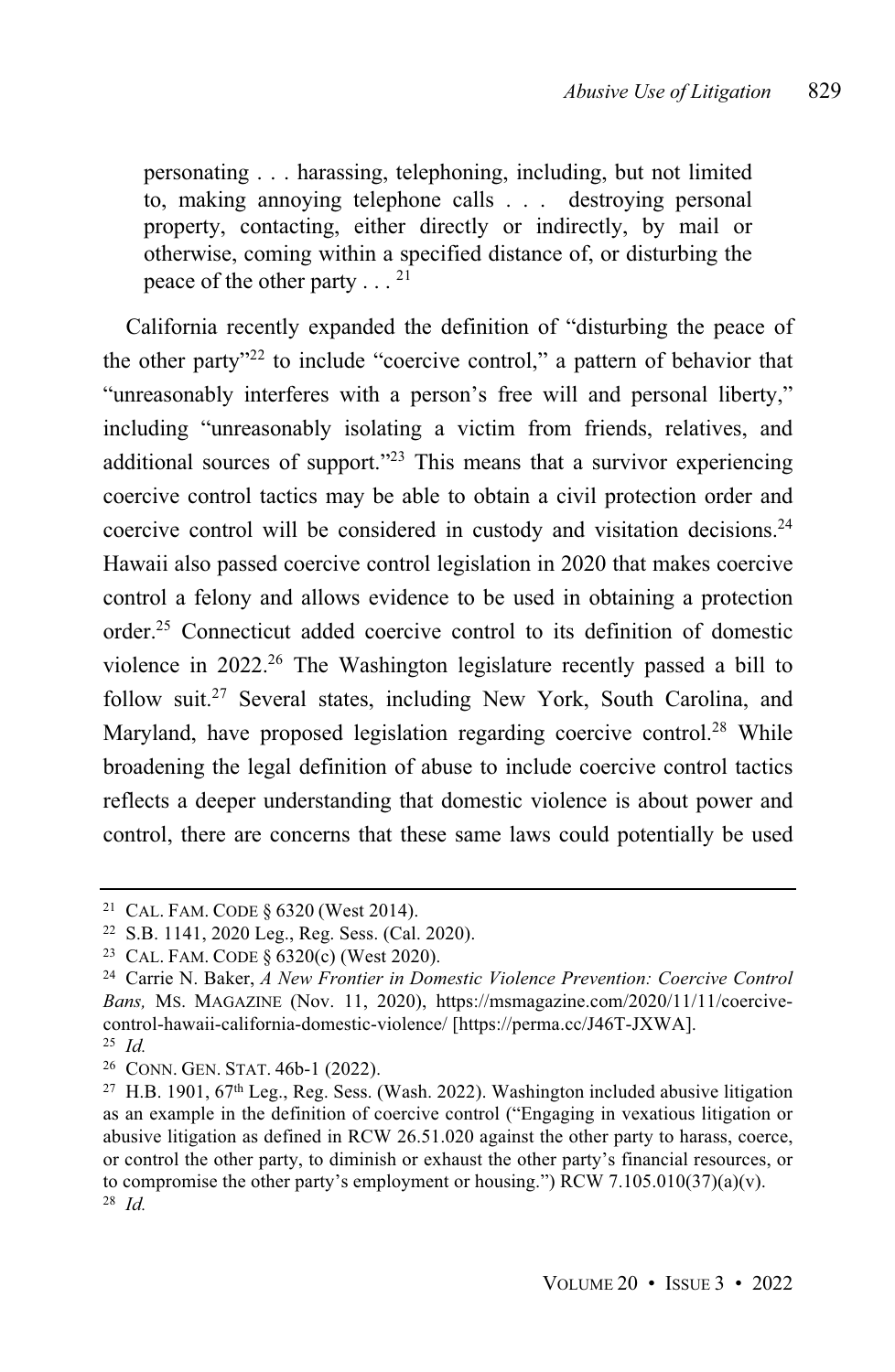against survivors and specifically expanding criminalization can cause more harm. 29

In addition to coercive control tactics, economic abuse can be crippling for survivors. Financial insecurity has been recognized as the primary obstacle to survivors' safety and experiencing intimate partner violence can be incredibly expensive.<sup>30</sup> Economic abuse includes behaviors that control a party's "ability to acquire, use, and maintain economic resources, thus threatening [survivors'] economic security and potential for selfsufficiency."<sup>31</sup> Many studies have identified economic dependence on a partner as a critical obstacle for survivors attempting to leave abusive partners.<sup>32</sup> Significantly, in a study by Michigan State University, 99% of the women surveyed had been subjected to some form of economic abuse during their relationships.<sup>33</sup> Further, in a meta-analysis study that considered costs attributed to impaired health, lost productivity, and criminal justice costs, researchers found the estimated intimate partner violence lifetime cost was \$103,767 per female victim and \$23,414 per male victim. <sup>34</sup> While abusive litigation can affect many aspects of a survivor's life, it is also a tactic of economic abuse because it both impacts survivors' ability to maintain employment due to repeated court dates and imposes significant financial costs for attorneys' fees and court costs.<sup>35</sup>

<sup>29</sup> Marie Solis, *Do 'Coercive Control' Laws Really Help Abuse Victims?*, THE CUT (Feb. 2, 2021), https://www.thecut.com/2021/02/coercive-control-laws-domestic-abuse.html

<sup>[</sup>https://perma.cc/KR3X-38A7].

<sup>30</sup> KIRKLEY DOYLE ET AL., FREEFROM, SURVIVORS KNOW BEST: HOW TO DISRUPT INTIMATE PARTNER VIOLENCE DURING COVID-19 AND BEYOND 6 (2020), https://www.freefrom.org/wp-content/uploads/2021/06/Survivors-Know-Best.pdf [https://perma.cc/U73R-9SDJ] [hereinafter FREEFROM REPORT].

<sup>31</sup> Adrienne E. Adams et al., *Development of the Scale of Economic Abuse*, 14 VIOLENCE AGAINST WOMEN 563, 564 (2008).

<sup>32</sup> *Id.* at 568.

<sup>33</sup> *Id.* at 580.

<sup>34</sup> Cora Peterson et al., *Lifetime Economic Burden of Intimate Partner Violence Among U.S. Adults*, 55 AM. J. PREVENTIVE MED. 433 (2018).

<sup>35</sup> *See* MICHELE WELDON, I CLOSED MY EYES: REVELATIONS OF A BATTERED WOMAN (1999) (In her book, Michele Weldon discusses how she spent the equivalent of three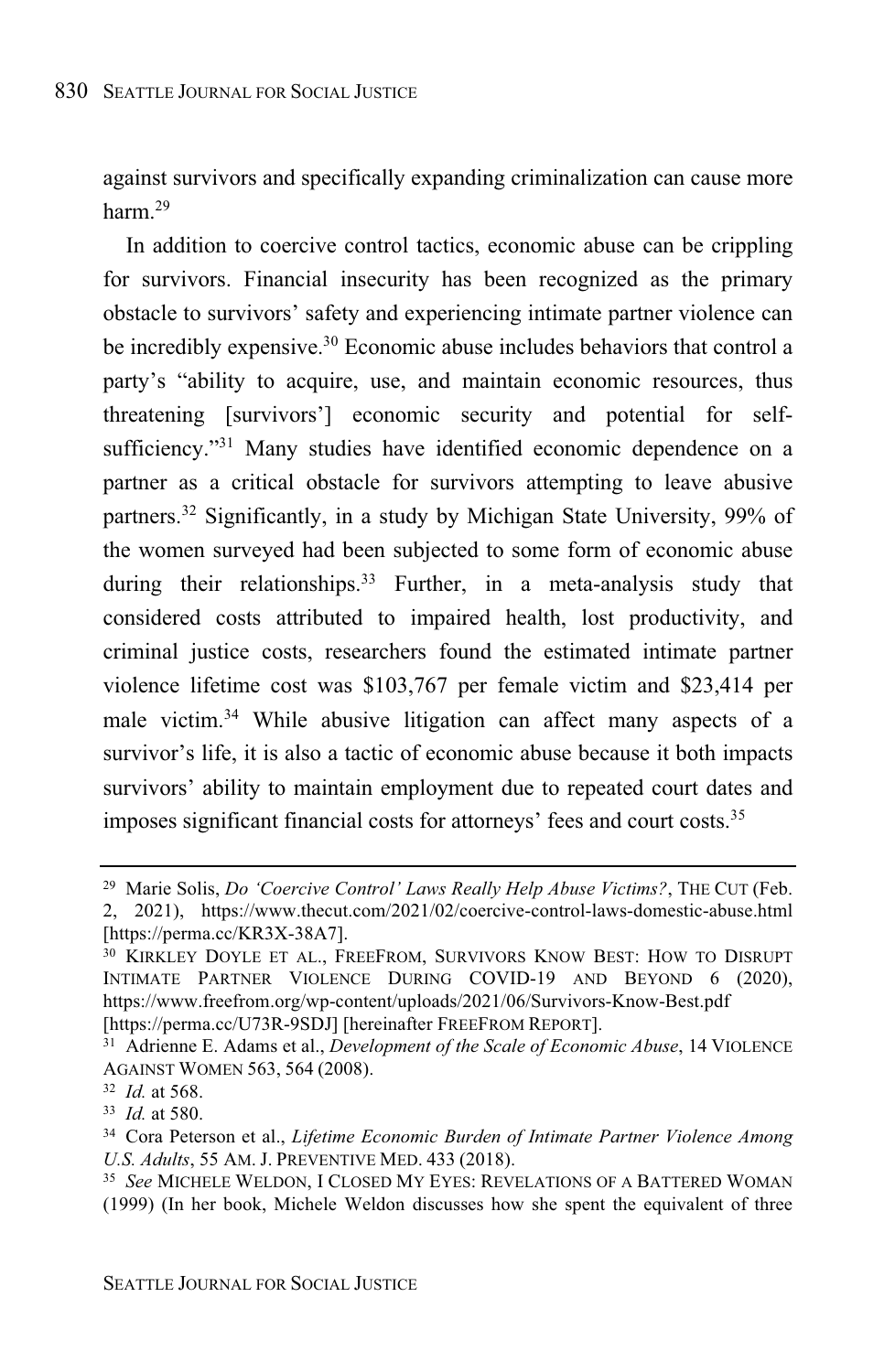#### *A. Abusive Use of Litigation*

Abusive use of litigation has been defined in many ways, including frivolous litigation<sup>36</sup> and vexatious litigation.<sup>37</sup> However, these terms do not take into account the particular concerns of domestic violence survivors. Within the domestic violence field, "abusive litigation" has been described as "a range of tactics that survivors and their advocates have reported that abusers use in connection with court proceedings in order to control, harass, intimidate, coerce, and/or impoverish survivors."<sup>38</sup> Unfortunately, an abuser can turn the courts into a new forum to continue abusive behavior.<sup>39</sup>

#### *B. Abusive Litigation Tactics*

Abusive litigation tactics vary, but survivors, advocates, and practitioners have identified many common tactics abusers employ through the courts. Once a survivor separates from their abuser, the courtroom may be the only place left where an abuser can continue their abuse.<sup>40</sup> For example, an abuser may first try initiating contact by seeking custody or visitation rights with their children, thus prolonging contact with the survivor.<sup>41</sup> Many states have custody statutes that favor co-parenting, and judges frequently fail to consider abuse between the parties in making custody determinations.<sup>42</sup> Unfortunately, it is common for children to become another weapon abusers

college educations on motions, pleadings, hearings, and more defending against her exhusband's endless lawsuits).

<sup>36</sup> *See* Byron C. Keeling, *Toward a Balanced Approach to "Frivolous" Litigation: A Critical Review of Federal Rule 11 and State Sanctions*, 21 PEPP. L. REV. 1067 (1994).

<sup>37</sup> Frank O. Carroll III, *"Vex My Soul": A Primer on Vexatious Litigants*, 6 HOUS. L. REV.: OFF RECORD 231 (2016).

<sup>38</sup> Ward, *supra* note 2, at 432.

<sup>39</sup> Mary Przekop, *One More Battleground: Domestic Violence, Child Custody, and the Batterers' Relentless Pursuit of their Victims Through the Courts*, 9 SEATTLE J. FOR SOC. JUST. 1053, 1055 (2011).

<sup>40</sup> *Id.* at 1064.

<sup>41</sup> *Id.* at 1061.

<sup>42</sup> Lizzy Wingfield, *How Pennsylvania's Child Protective Services Law Punishes Survivors of Domestic Violence*, 90 TEMP. L. REV. 279, 295 (2018).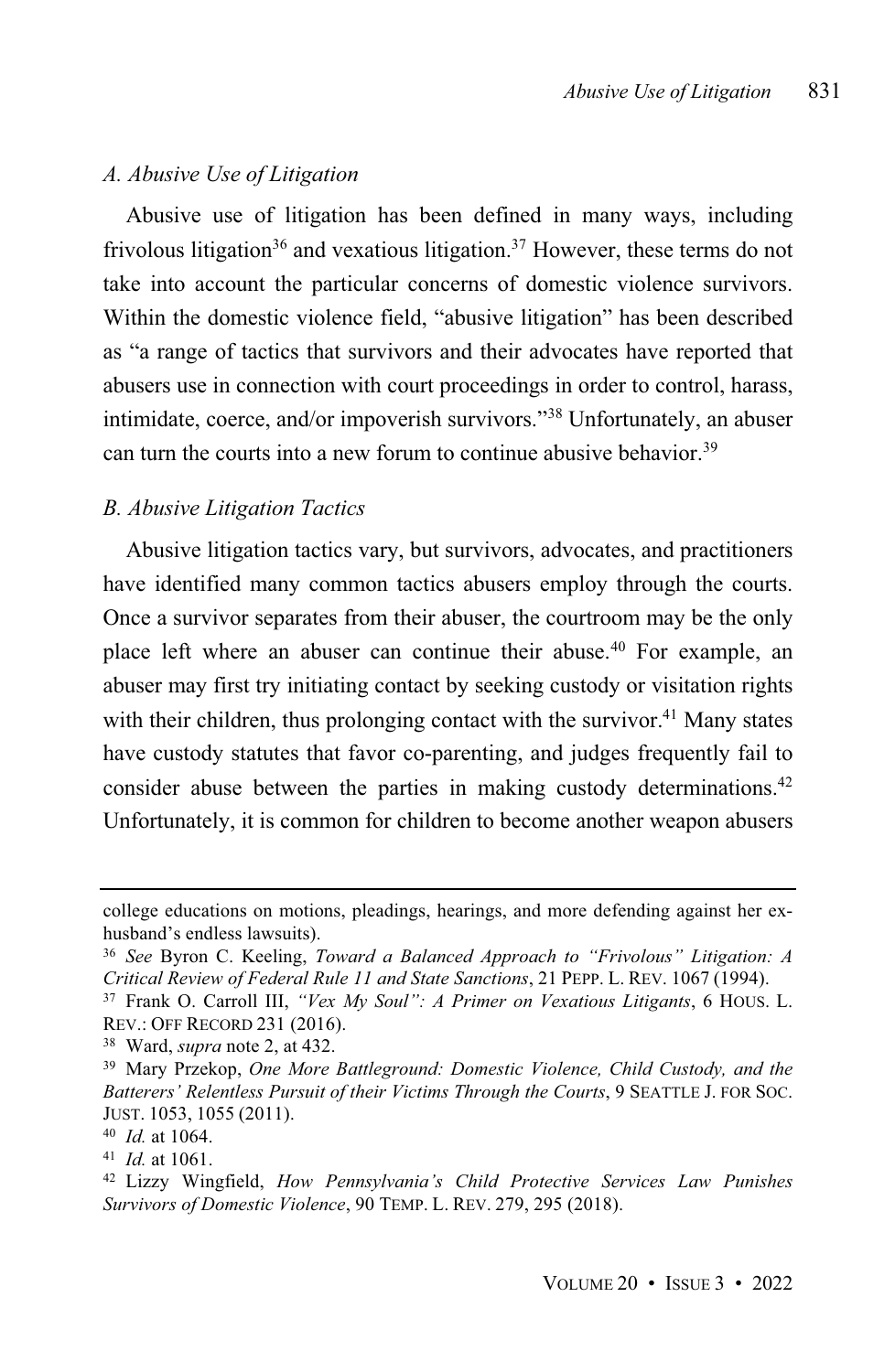use to harm their victim because visitation rights give an abuser access to the other parent and a way to continue monitoring their victim when contact may not otherwise be available.<sup>43</sup>

During a court case, abusers can employ a variety of tactics to abuse the process. It is not uncommon for abusers to portray themselves as the victim in court filings and during hearings.<sup>44</sup> This can be an attempt to distort information and distract from the abusive dynamics present in the relationship, but it can also be retaliatory.<sup>45</sup> Survivors report that abusers frequently claim the survivors have made false domestic violence allegations in order to gain leverage in an ongoing custody dispute or that abusers will falsely proclaim the survivor is unfit to parent, which can cause the court to order survivors to undergo mandatory mental health or substance abuse evaluations.<sup>46</sup> This can have a significant impact on the case, especially if the judicial officer has not been specifically trained on domestic violence.<sup>47</sup> Abusers frequently use excessive, and often frivolous, court filings to overwhelm, embarrass, and financially impact survivors and their lawyers. <sup>48</sup> In addition, survivors report that abusers repeatedly seek continuances to prolong the litigation as much as possible, which causes

<sup>43</sup> Przekop, *supra* note 39, at 1065.

<sup>44</sup> Ward, *supra* note 2, at 435.

<sup>45</sup> Ellen Gutowski & Lisa A. Goodman, *"Like I'm Invisible": IPV Survivor-Mothers' Perceptions of Seeking Child Custody through the Family Court System*, 35 J. FAM. VIOLENCE 441, 442 (2019).

<sup>46</sup> Ward, *supra* note 2, at 437, 443–44.

<sup>47</sup> *See* WASH. STATE SUP. CT. GENDER & JUST. COMM'N, DOMESTIC VIOLENCE BENCH GUIDE FOR JUDICIAL OFFICERS (2016), https://www.courts.wa.gov/index.cfm?fa=home.contentDisplay&location=manuals/dom Viol/index [https://perma.cc/LZG7-S5F6] [hereinafter WA DV MANUAL] (The WA DV Manual is an excellent example of training and guidance for judicial officers. Presciently, the introduction states "[u]nderstanding the what, why, and who, as well as the impact of domestic violence, enables judicial officers to improve the court's fact-finding and decision-making in domestic violence cases, and to develop appropriate court cases to handle these cases more effectively, efficiently, and safely.").

<sup>48</sup> Ward, *supra* note 2, at 438.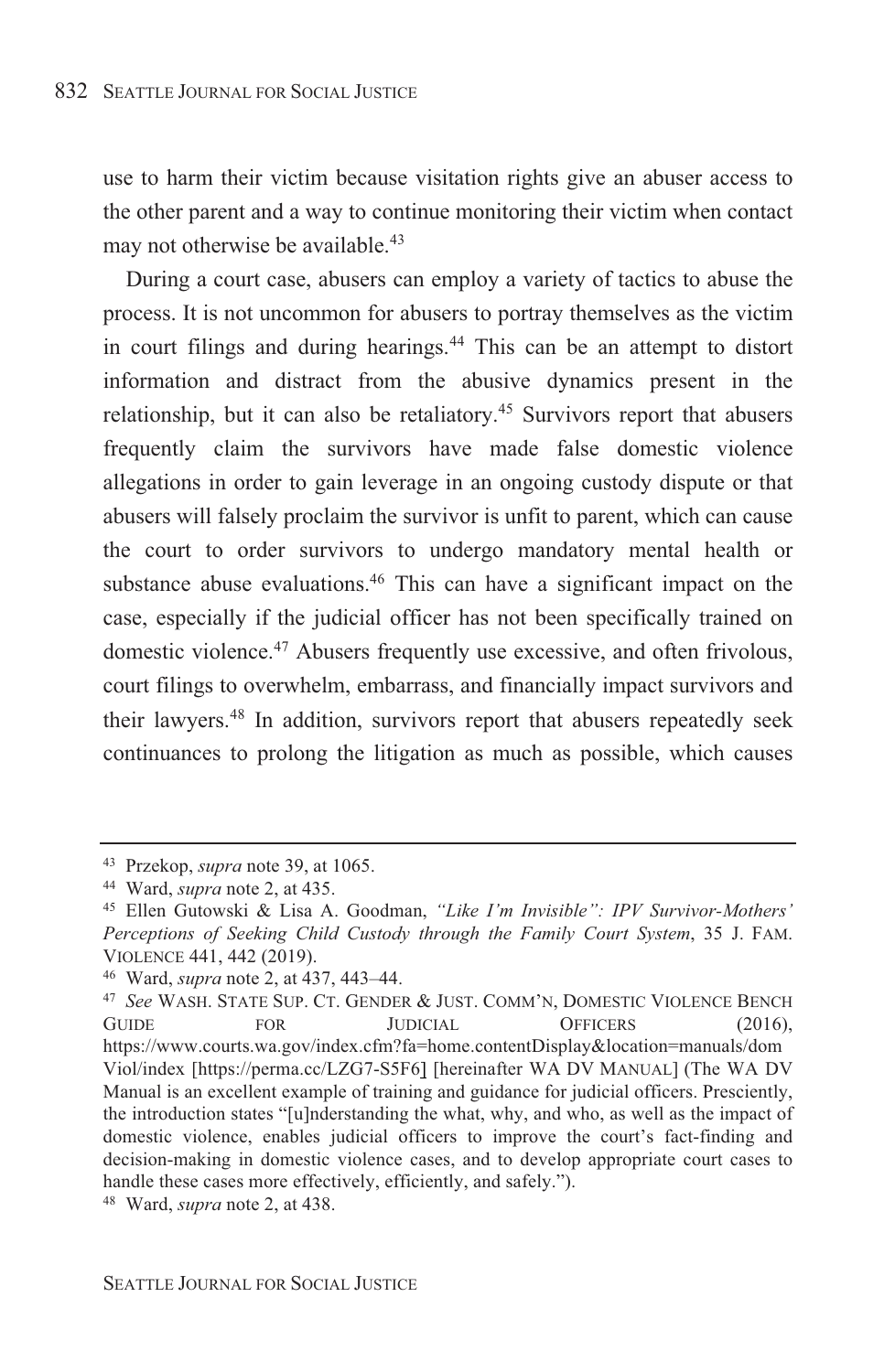survivors to miss more time from work and adds significantly to the economic costs of domestic violence.<sup>49</sup>

While most court cases have an element of finality, verdicts in family law cases, including divorce and child custody cases, do not end the dispute. 50 This results in abusers repeatedly filing petitions to modify the parenting plan or repeatedly attempting to relitigate issues that have already been decided by the courts.<sup>51</sup> Even when a survivor receives a court order that should offer some relief, abusers often refuse to comply with the order, forcing survivors to return to court in order to seek enforcement.<sup>52</sup> Survivors have reported that the need to endure prolonged contact with their abuser due to the long-term nature of the process significantly interfered with their ability to heal and recover from the abuse.<sup>53</sup>

While litigation is ongoing, it is not uncommon for abusers to undertake additional tactics that can affect the litigation and the survivor's general wellbeing. These include making false reports to Child Protective Services or licensing agencies, which can threaten survivors with loss of their children or their livelihood.<sup>54</sup> In addition, abusers frequently "take or threaten retaliation against a survivor's friends and family, as well as that survivor's attorney."<sup>55</sup> The effect of these threats is to further isolate a survivor from their support network during an especially vulnerable and trying time.<sup>56</sup>

When children are involved, abusive litigation tactics can have significant consequences. Many studies have concluded that when intimate

<sup>49</sup> *Id.* at 440.

<sup>50</sup> Leah J. Pollema, Note, *Beyond the Bounds of Zealous Advocacy: The Prevalence of Abusive Litigation in Family Law and the Need for Tort Remedies*, 75 UMKC L. REV. 1107, 1118 (2006).

<sup>51</sup> Ward, *supra* note 2, at 439.

<sup>52</sup> *Id.* at 442.

<sup>53</sup> Gutowski & Goodman, *supra* note 45, at 446.

<sup>54</sup> Ward, *supra* note 2, at 442–43.

<sup>55</sup> *Id.* at 445.

<sup>56</sup> *Id.*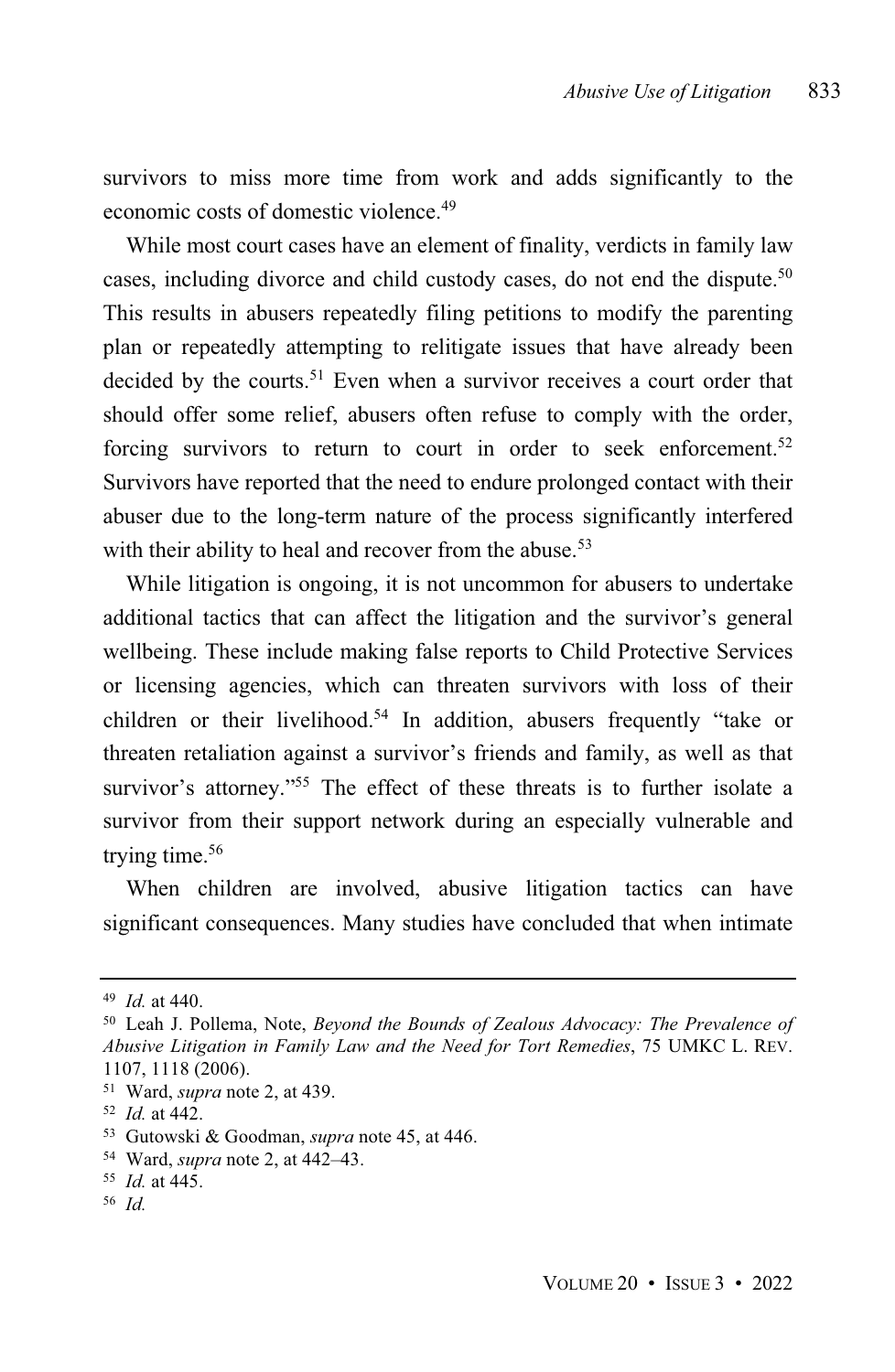partner violence is present, children are often victimized themselves and exposure to intimate partner violence causes long-lasting harms.<sup>57</sup> Survivors are often prosecuted or subject to dependency proceedings under failure-toprotect laws that define child endangerment to include allowing or enabling the abuse of children.<sup>58</sup> Unfortunately, the majority of criminal charges related to children often fall on mothers who are seen as responsible for protecting their children at any cost. <sup>59</sup> Failure-to-protect laws have punished women more than men and Black parents more than white parents.<sup>60</sup> In family court, survivors reporting child abuse are frequently discredited based on the concept of parental alienation, where a parent may allege abuse to separate children from the other parent.<sup>61</sup> Fathers who allege the mother has engaged in parental alienation are more likely to win custody themselves. <sup>62</sup> A survivor reporting abuse risks removal of their child to the abusive partner or to the dependency system. <sup>63</sup> Survivors report feeling "powerless in their ability to protect their children from the abusive parent."<sup>64</sup>

During the litigation process, immigrant survivors are even more vulnerable, and it is extremely common for abusers to threaten to use immigration status against them. <sup>65</sup> First, immigrants, particularly immigrant women, are on average among the poorest people in the United States. 66 Most are ineligible for public benefits, which makes leaving an abuser and their financial support even more difficult. <sup>67</sup> Second, a lack of familiarity

<sup>64</sup> Gutowski & Goodman, *supra* note 45, at 451.

<sup>57</sup> Gutowski & Goodman, *supra* note 45, at 442.

<sup>58</sup> Courtney Cross, *Criminalizing Battered Mothers*, 2018 UTAH L. REV. 259, 273.

<sup>59</sup> *Id.*

<sup>60</sup> Wingfield, *supra* note 42, at 298.

<sup>61</sup> Gutowski & Goodman, *supra* note 45, at 442.

<sup>62</sup> *Id.*

<sup>63</sup> Wingfield, *supra* note 42, at 296.

<sup>65</sup> Ward, *supra* note 2, at 446.

<sup>66</sup> Mariela Olivares, *Battered by Law: The Political Subordination of Immigrant Women,*

<sup>64</sup> AM. U. L. REV. 231, 236 (2014).

<sup>67</sup> *Id.* at 237.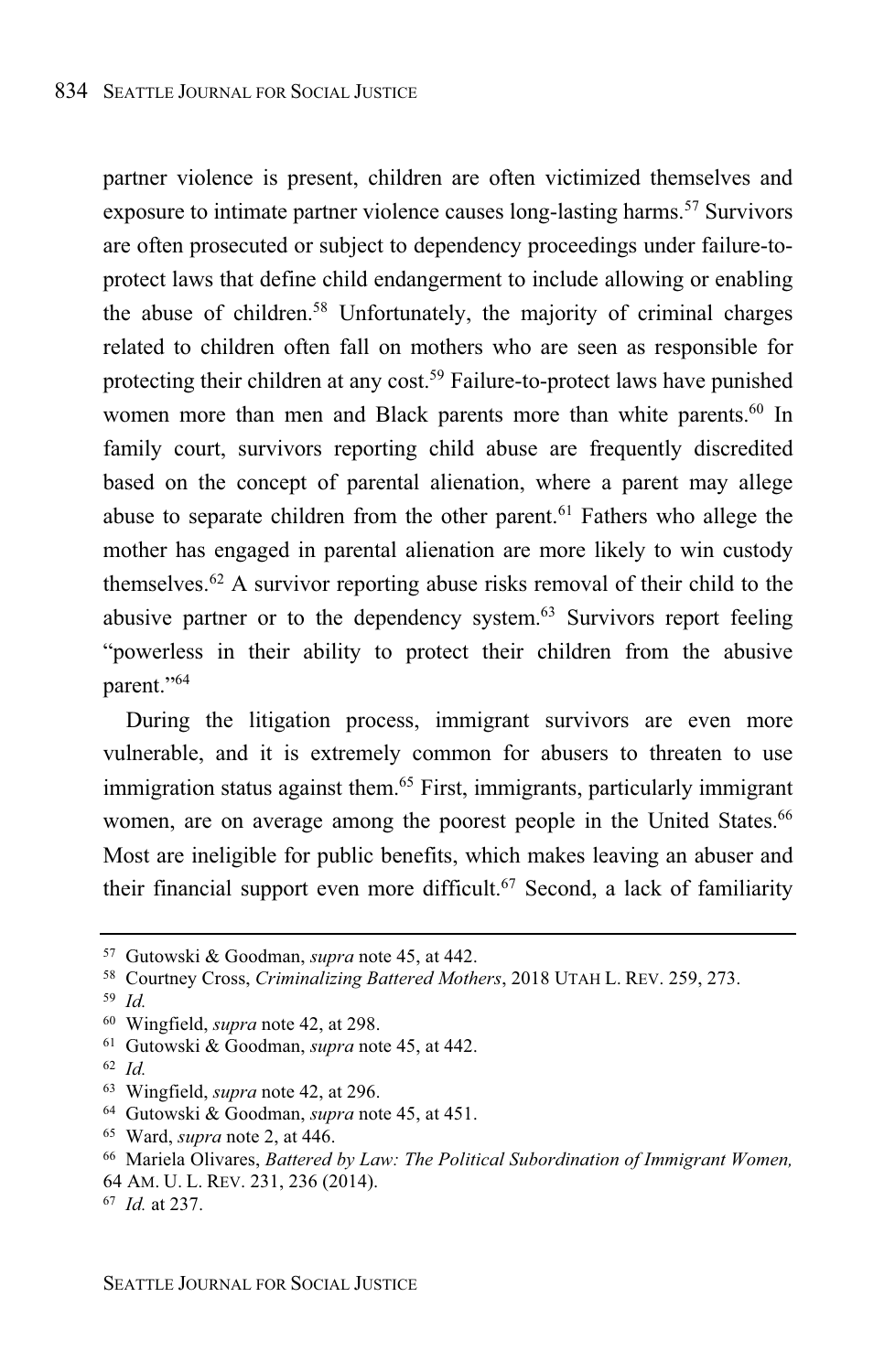with the United States legal system and language barriers can prevent an immigrant survivor from attempting to access assistance in leaving their abuser.<sup>68</sup> Further, abusers' exploitation of immigrant survivors' immigration status and threats that children will be taken away reasonably lead survivors to believe their best option is to remain in the abusive relationship.<sup>69</sup>

Combined, these tactics can have a significant impact on survivors of intimate partner violence. Specifically, abusive litigation negatively impacts survivors' finances, including legal fees, the loss of jobs, and career opportunities.<sup>70</sup> The severe financial impacts are the "result of abusers deliberately using litigation as a means to impoverish, punish, and control survivors for leaving abusive relationships."<sup>71</sup> Abusive litigation can result in a survivor's loss of faith and trust in the legal system "because of the numerous ways that litigation seems to legitimize the abuser's actions and cause harm to the survivor."<sup>72</sup> Survivors report heightened psychological distress during the legal process and negative effects on their mental health even upon entering the courthouse.<sup>73</sup> As one survivor explained, "I feel like even though I was the victim and he was the perpetrator, I really feel like he still has more rights than I do. My rights are completely like thrown aside." 74

#### III. EXISTING REMEDIES FOR CURBING ABUSIVE USE OF LITIGATION

Both the courts and survivors have some remedies available to them to curb abusive use of litigation. These remedies include sanction provisions, inherent authority of courts, tort remedies, and educating judicial officers.

<sup>68</sup> *Id.*

<sup>69</sup> *Id.* at 238.

<sup>70</sup> Ward, *supra* note 2, at 451.

<sup>71</sup> *Id.* at 453.

<sup>72</sup> *Id.* at 448.

<sup>73</sup> Gutowski & Goodman, *supra* note 45, at 443.

<sup>74</sup> *Id.* at 449.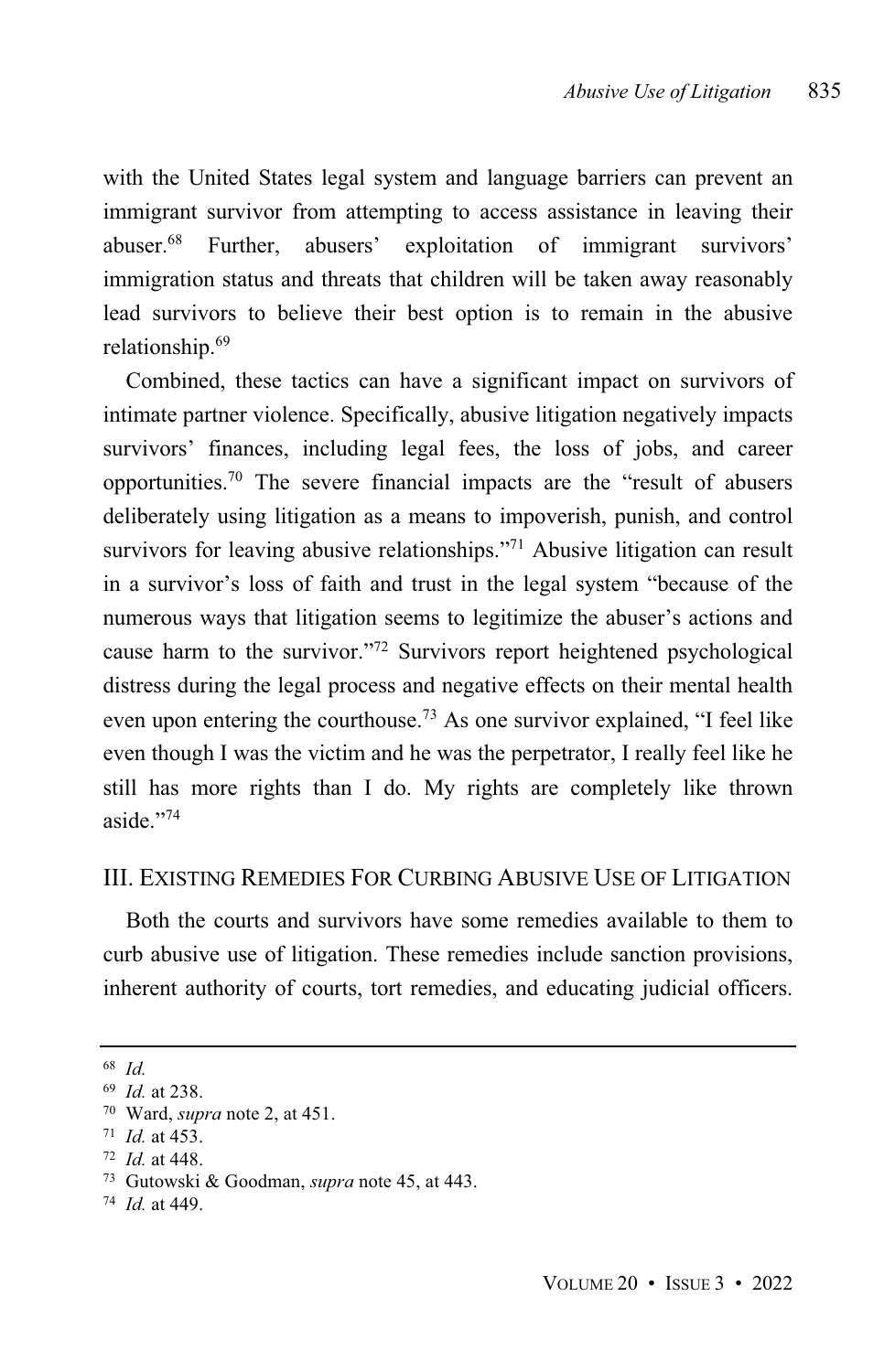However, these remedies were not designed specifically for instances of intimate partner violence.<sup>75</sup> Because of this, these remedies do not fully support the needs of a survivor.

#### *A. Remedies Currently Available*

#### **1. Sanction Provisions**

In federal courts, the court may impose an appropriate sanction on either a party or a lawyer for frivolous or improper filings.<sup>76</sup> Federal Rule of Civil Procedure 11 (Rule 11) requires that a party making representations to the court certify that the pleading is not being presented for an improper purpose "such as to harass, cause unnecessary delay, or needlessly increase the cost of litigation."<sup>77</sup> The court may order sanctions in various forms, including nonmonetary directives, an order to pay a penalty to the court, an order directing payment to the other party, or the reasonable attorney's fees and expenses resulting from the violation.<sup>78</sup> However, any sanction imposed "must be limited to what suffices to deter repetition of the conduct."<sup>79</sup>

In comparison, state courts, where most cases involving domestic violence will occur, take different approaches to sanctions provisions. While many states systemically replicate the Federal Rules of Civil Procedure, other states have more loosely modeled the Federal Rules.<sup>80</sup>

<sup>77</sup> FED. R. CIV. P. 11(b)(1).

<sup>75</sup> For example, some states have utilized anti-SLAPP legislation, originally designed to allow small-time protestors to challenge wealthy companies who use frivolous lawsuits to drain their financial resources, to aid domestic violence survivors facing abusive litigants. Jessica Klein, *How Domestic Abusers Weaponize the Courts*, THE ATLANTIC (July 18, 2019), https://www.theatlantic.com/family/archive/2019/07/how-abusers-usecourts-against-their-victims/593086/ [https://perma.cc/48P5-M85G]. For a more detailed discussion of anti-SLAPP legislation, *see* Victor J. Cosentino, *Strategic Lawsuits Against Public Participation: An Analysis of the Solutions*, 27 CAL. W. L. REV. 399 (1991).

<sup>76</sup> FED. R. CIV. P. 11(c).

<sup>78</sup> FED. R. CIV. P. 11(c)(4).

<sup>79</sup> *Id.*

<sup>80</sup> For example, both Washington and Tennessee systematically replicate the Federal Rules of Civil Procedure while California adopted and remains committed to code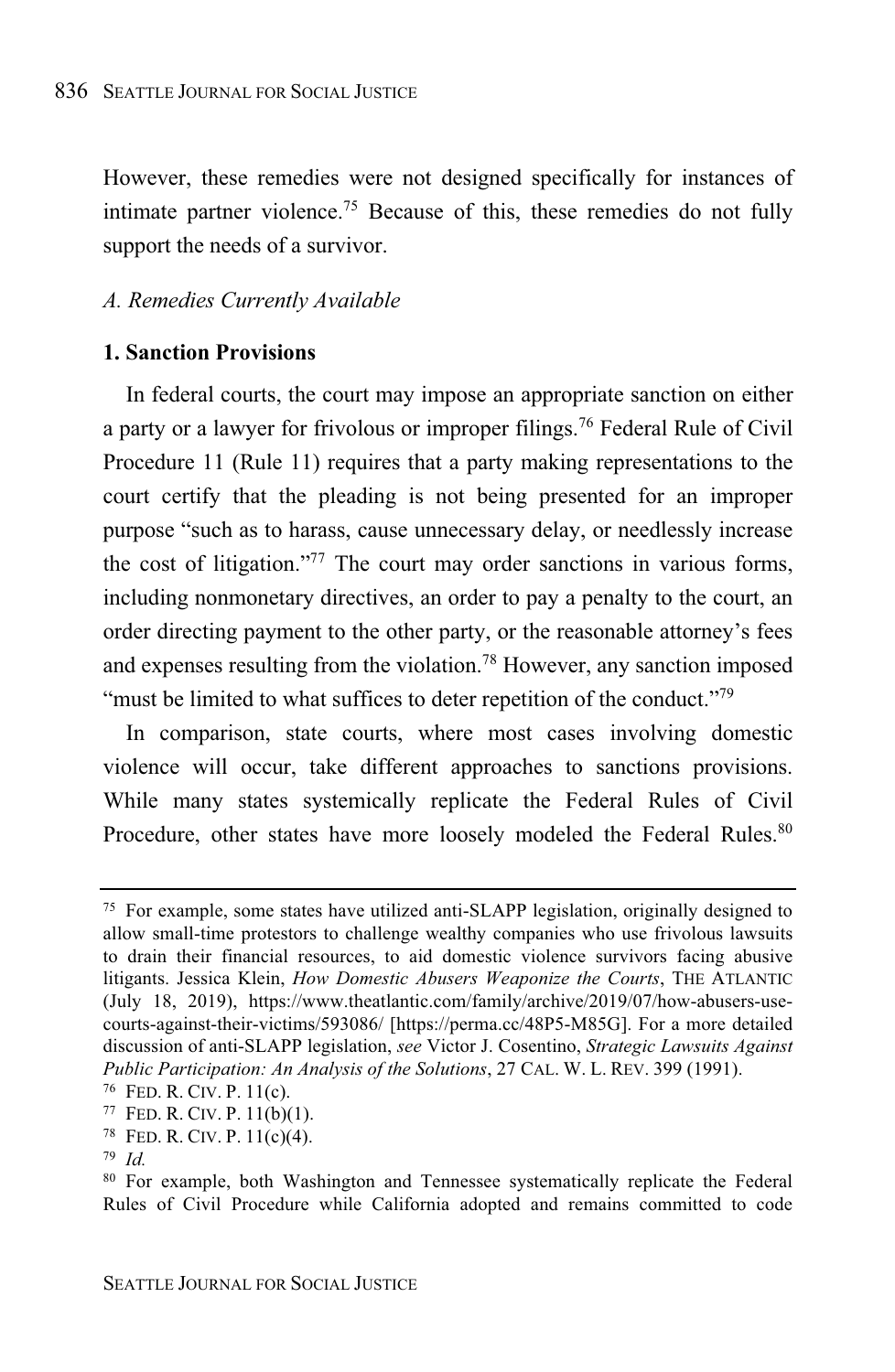With regards to adopting Rule 11, state courts have taken roughly three approaches. <sup>81</sup> First, some states have a "high threshold" model emphasizing free, unimpeded access to the courts and depending upon a subjective standard of review. <sup>82</sup> Second, some states have a "low threshold" model, which gives state court judges significant power to address litigation abuse based upon an objective standard.<sup>83</sup> Third, other states have adopted a "hybrid" model, which attempts to accommodate the competing goals of limiting litigation abuse and preserving free access to the courts and is dependent on an objective standard.<sup>84</sup> Because states have taken different approaches to adopting Rule 11, the use of sanction provisions in addressing abusive litigation will vary by state.

#### **2. Inherent Authority of Courts**

In addition to rule-based and statutory authority, courts have inherent authority and power governed "by the control necessarily vested in courts to manage their own affairs so as to achieve the orderly and expeditious disposition of cases."<sup>85</sup> In *Chambers v. NASCO*, the Supreme Court explained that courts' "inherent power extends to a full range of litigation abuses."<sup>86</sup> While these powers "must be exercised with restraint and discretion," a court may penalize a party who has "acted in bad faith, vexatiously, wantonly, or for oppressive reasons."<sup>87</sup>

- <sup>84</sup> *Id.* at 1111.
- <sup>85</sup> Link v. Wabash R.R. Co., 370 U.S. 626, 630–31 (1962).
- <sup>86</sup> Chambers v. NASCO, Inc., 501 U.S. 32, 46 (1991).
- <sup>87</sup> *Id.* at 44, 45–46.

pleading. *See* John B. Oakley & Arthur F. Coon, *The Federal Rules in State Courts: A Survey of State Court Systems of Civil Procedure*, 61 WASH. L. REV. 1367, 1377, 1383 (1986).

<sup>81</sup> Keeling, *supra* note 36, at 1094–95.

<sup>82</sup> *Id.* at 1095.

<sup>83</sup> *Id.* at 1102.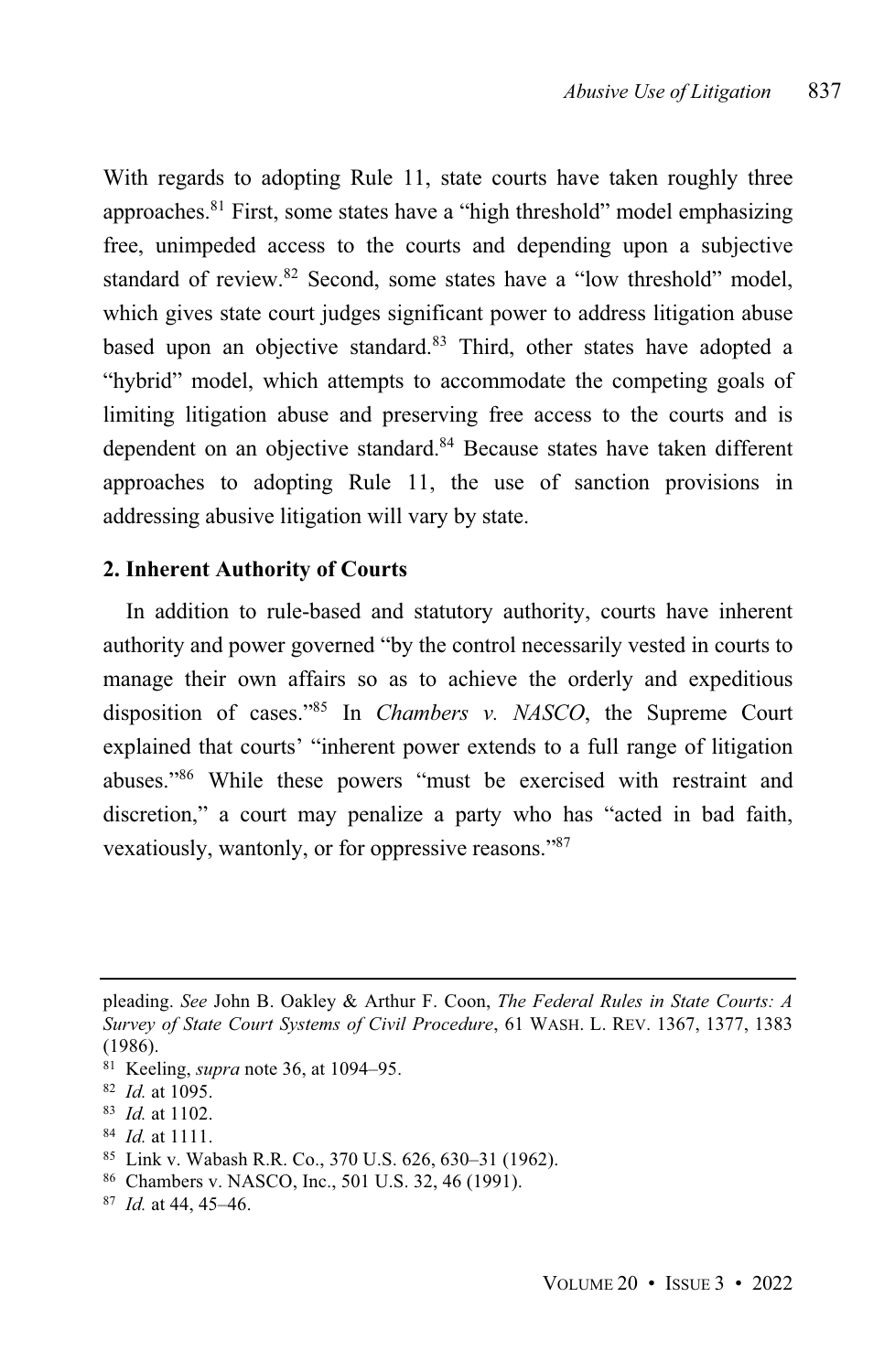#### **3. Tort Remedies**

Additional remedies available to survivors of domestic violence subjected to abusive use of litigation from their abuser arise under tort law. First, the tort of abuse of process may be available when a party files suit with an improper motive.<sup>88</sup> This suit can arise when a proceeding "has been perverted in an attempt to accomplish an improper motive or ulterior purpose" and proximately causes direct damage to another party.<sup>89</sup> Because there are concerns that this tort may have a chilling effect on meaningful access to the courts, it is "sometimes disfavored and must be narrowly construed to insure the individual a fair opportunity to present his or her claim."<sup>90</sup> Second, the tort of malicious prosecution may be available when a party files a frivolous claim without legal merit.<sup>91</sup> This tort serves a dual purpose by providing a remedy to innocent parties and deterring abusive litigants with improper motives.<sup>92</sup>

Tort remedies can provide a party with awards not available in family court. For instance, a jury may award actual or compensatory damages for "lost time, danger to life or liberty, injured reputation, health problems, mental and emotional suffering, and expenses, including attorneys' fees."<sup>93</sup> In addition, a jury may award punitive damages meant to punish the abusive litigant for "actions of malice, improper motive, or oppression."<sup>94</sup> Tort remedies may be a tool survivors can use to further empower themselves, and instead of relying solely on the courts, "she can proactively assert herself into a position of relative control in relation to her abuser."<sup>95</sup>

<sup>94</sup> *Id.*

<sup>88</sup> Pollema, *supra* note 50, at 1108.

<sup>89</sup> *Id.* at 1121.

<sup>90</sup> *Id.* at 1122.

<sup>91</sup> *Id.* at 1108.

<sup>92</sup> *Id.* at 1122.

<sup>93</sup> *Id.* at 1124.

<sup>95</sup> Przekop, *supra* note 39, at 1090.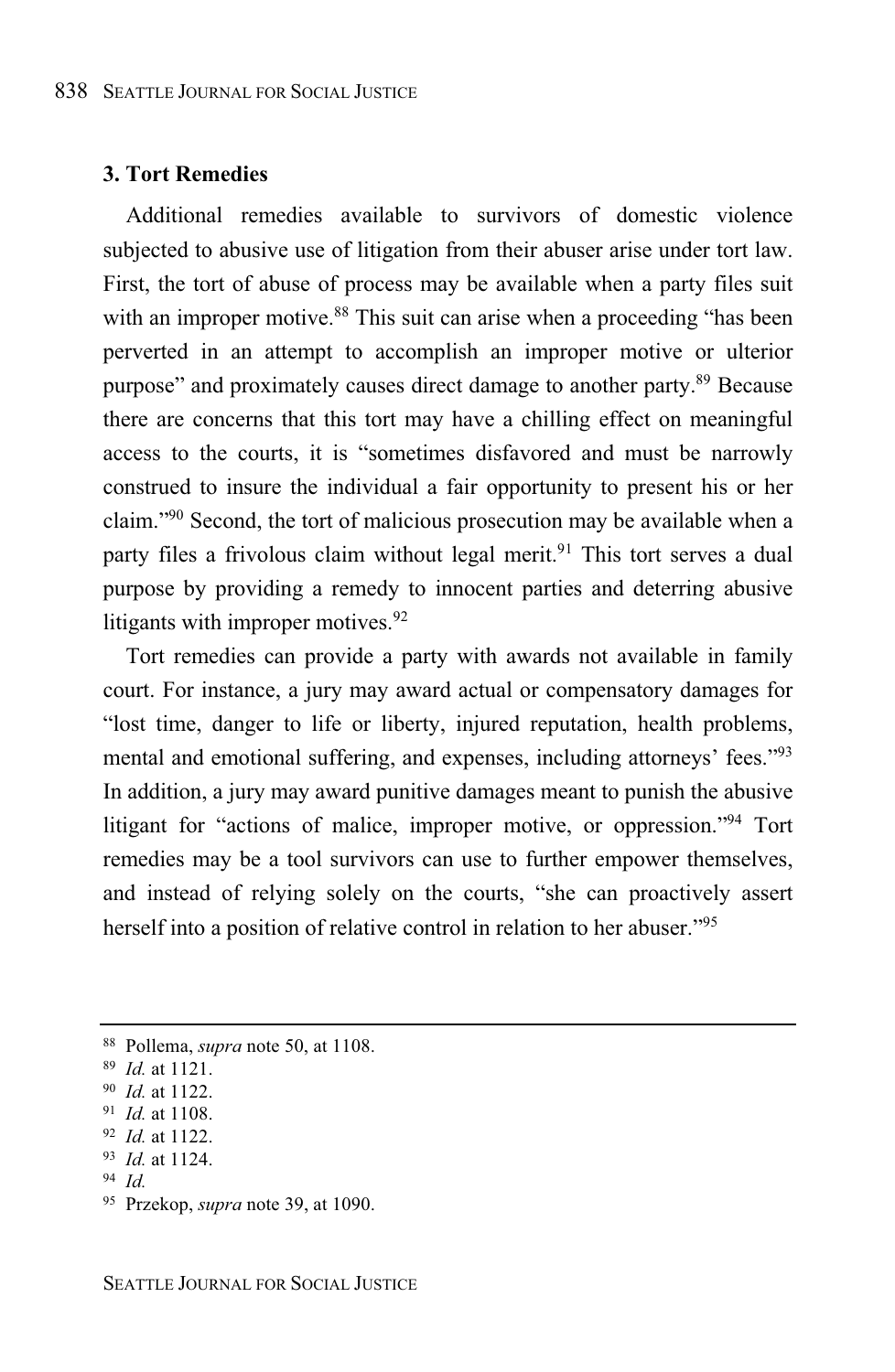#### **4. Educating Judicial Officers**

Both survivors and attorneys have recognized the significance of educating judicial officers about both domestic violence generally and abusive litigation specifically.<sup>96</sup> "Simply having the wherewithal to recognize the behavior is a necessary first step for courts to take before the abusive behaviors can be addressed."<sup>97</sup> In one study, survivors argued that all court professionals, including judges, custody evaluators, mediators, and lawyers, working on cases involving intimate partner violence need indepth training on this topic.<sup>98</sup> Courts need to be able to identify when intimate partner violence is present in a case, learn how to respond sensitively to disclosures of abuse, and recognize when coercion and control are being re-enacted during the legal process.<sup>99</sup>

#### *B. Problems with Currently Available Remedies*

The major challenge with all of these available remedies is that they were not designed to specifically address abusive litigation in the intimate partner violence context. Experts argue that the statutes intending to help survivors, including civil protection order statutes, "need to provide additional remedies that are targeted at the petitioner's actual experience of multifaceted abuse in her life."<sup>100</sup> With abusive litigation, courts are faced with "addressing a problem that is the manifestation of domestic violence in the courtroom."<sup>101</sup> Because these remedies were not designed with intimate partner violence in mind, there are many limitations to using them.

<sup>96</sup> Ward, *supra* note 2, at 462.

<sup>97</sup> Przekop, *supra* note 39, at 1070.

<sup>98</sup> Gutowski & Goodman, *supra* note 45, at 452.

<sup>99</sup> *Id.*

<sup>100</sup> Johnson, *supra* note 13, at 1155.

<sup>&</sup>lt;sup>101</sup> Telephone Interview with Lindsey Goheen, Staff Attorney, Northwest Justice Project (Nov. 20, 2020).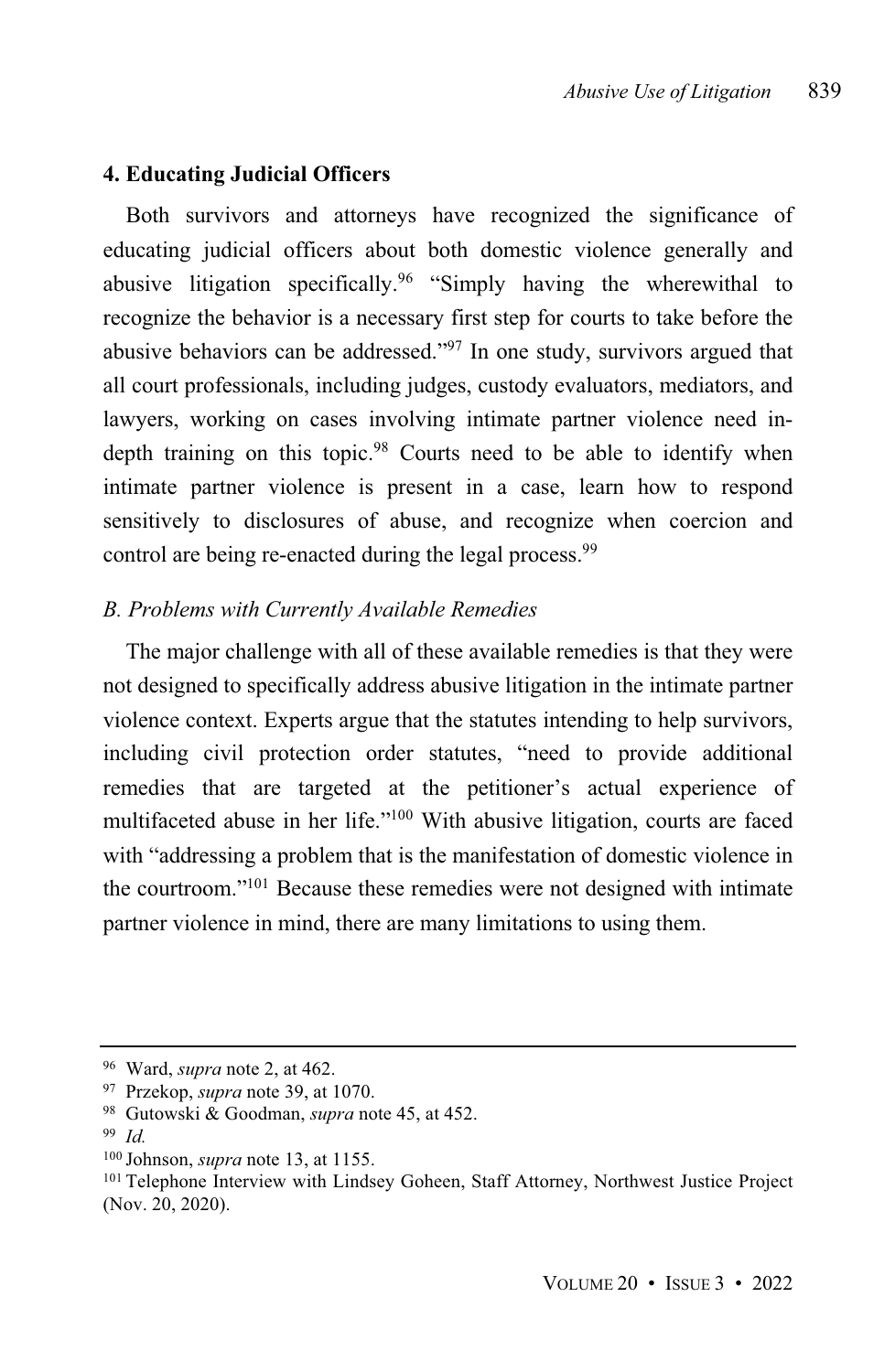#### **1. Sanction Provisions**

Monetary sanctions, like awarding costs and attorneys' fees to the prevailing party, can have some deterrent effect on abusive litigants but are limited in several ways.<sup>102</sup> First, these awards fail to fully compensate victims for all of the costs associated with abusive litigation, including job loss, child care, and missed educational or employment opportunities.<sup>103</sup> Second, for a variety of reasons, courts may be reluctant to impose monetary sanctions on a pro se indigent party.<sup>104</sup> Third, and most notably, sanction remedies fail to recognize the main impetus behind abusive litigation—forcing the victim back into court and under their abuser's control.<sup>105</sup> The second the survivor is involved and is forced into court, the abuser's mission is accomplished and it no longer matters whether the court sanctions the abuser or not.<sup>106</sup>

#### **2. Inherent Authority of Courts**

Under their inherent authority, courts have the ability to respond uniquely to the cases before them. <sup>107</sup> One practitioner praised the effectiveness of a unique order in an abusive litigation case, which did not require a response from the survivor until the presiding judge had reviewed the new motion for merit and subsequently requested a response from the survivor.<sup>108</sup> Another explained how these types of orders are often the result of a concerted advocacy effort by a skilled attorney who knows to ask for this type of relief and knows how to write an effective proposed order. 109

<sup>102</sup> Pollema, *supra* note 50, at 1107.

<sup>103</sup> *Id.*

<sup>104</sup> Przekop, *supra* note 39, at 1089.

<sup>105</sup> *Id.* at 1064.

<sup>106</sup> Telephone Interview with Lindsey Goheen, *supra* note 101.

<sup>107</sup> *See* discussion *infra* Section III.A.2.

<sup>108</sup> Ward, *supra* note 2, at 461.

<sup>109</sup> Telephone Interview with Lindsey Goheen, *supra* note 101.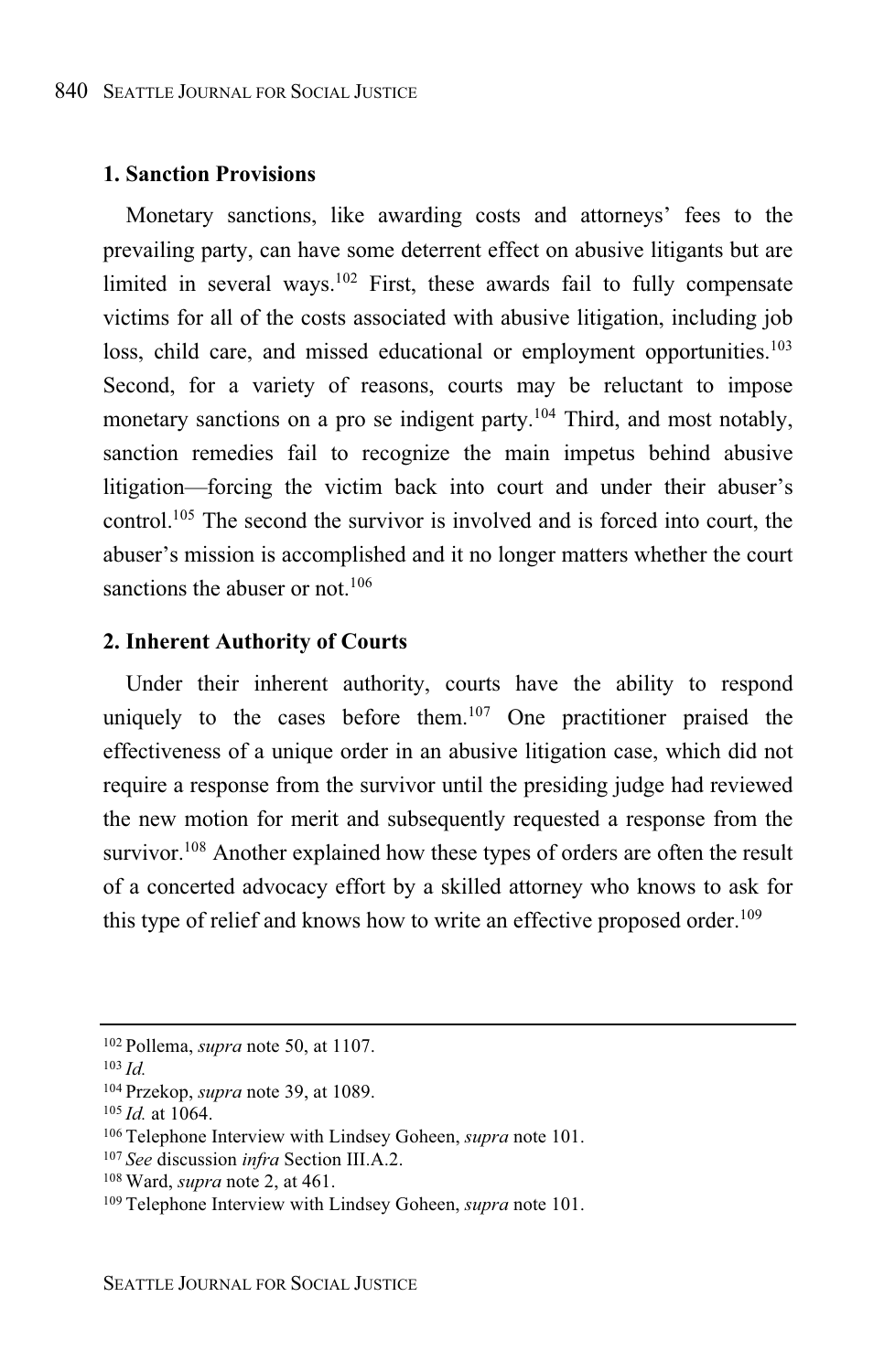Because of the skill required, this remedy is practically inaccessible to pro se litigants.<sup>110</sup> The Self-Represented Litigation Network estimates that three out of five people in civil cases are unrepresented.<sup>111</sup> This number is an estimate because there is no national data about self-represented litigants. <sup>112</sup> However, the Legal Services Corporation has reported that while 71% of low-income households experience a civil legal problem, 86% of civil legal problems received inadequate or no legal help.<sup>113</sup> In households with survivors of domestic violence, 97% experience a civil legal problem.<sup>114</sup> A similar study conducted by Washington State University found that victims of domestic violence or sexual assault experience the highest number of problems of any low-income group and that more than 76% of those who have a legal problem face their problems without an attorney.<sup>115</sup>

In addition, with this remedy, judges are asked to "stick their neck out" and open their decisions to the risk of appeal.<sup>116</sup> A judicial officer in Connecticut described this tension as a "tightrope to ensure due process."<sup>117</sup> While courts can dismiss particular pleadings as frivolous, "[j]udges are

<sup>110</sup> *Id.*

<sup>111</sup> SELF-REPRESENTED LITIGATION NETWORK, http://www.srln.org [https://perma.cc/33CF-TU2A].

<sup>112</sup> *See* SELF-REPRESENTED LITIGATION NETWORK, SLRN BRIEF: HOW MANY SRLS?, https://www.srln.org/node/548/srln-brief-how-many-srls-srln-2015

<sup>[</sup>https://perma.cc/4XCD-BK69].

<sup>113</sup> LEGAL SERVICES CORPORATION, THE JUSTICE GAP: MEASURING THE UNMET CIVIL LEGAL NEEDS OF LOW-INCOME AMERICANS EXECUTIVE SUMMARY 1 (2017), https://www.lsc.gov/sites/default/files/images/TheJusticeGap-ExecutiveSummary.pdf [https://perma.cc/8X94-S2LZ].

<sup>114</sup> *Id.* at 2.

<sup>115</sup> CIV. LEGAL NEEDS STUDY UPDATE COMM., WASH. STATE SUP. CT., CIVIL LEGAL NEEDS STUDY UPDATE 3 (2015), https://ocla.wa.gov/wpcontent/uploads/2015/10/CivilLegalNeedsStudy\_October2015\_V21\_Final 10\_14\_15.pdf [https://perma.cc/RWM7-4Q6P].

<sup>116</sup> Telephone Interview with Lindsey Goheen, *supra* note 101.

<sup>117</sup> Emilie Munson, *Woman, Advocates, Seek End to 'Stalking' Through Court System,* CONN. POST (Nov. 26, 2018, 9:13 PM), https://www.ctpost.com/local/article/Womanadvocates-seek-end-to-stalking-13417249.php [https://perma.cc/96C5-Q7ZZ].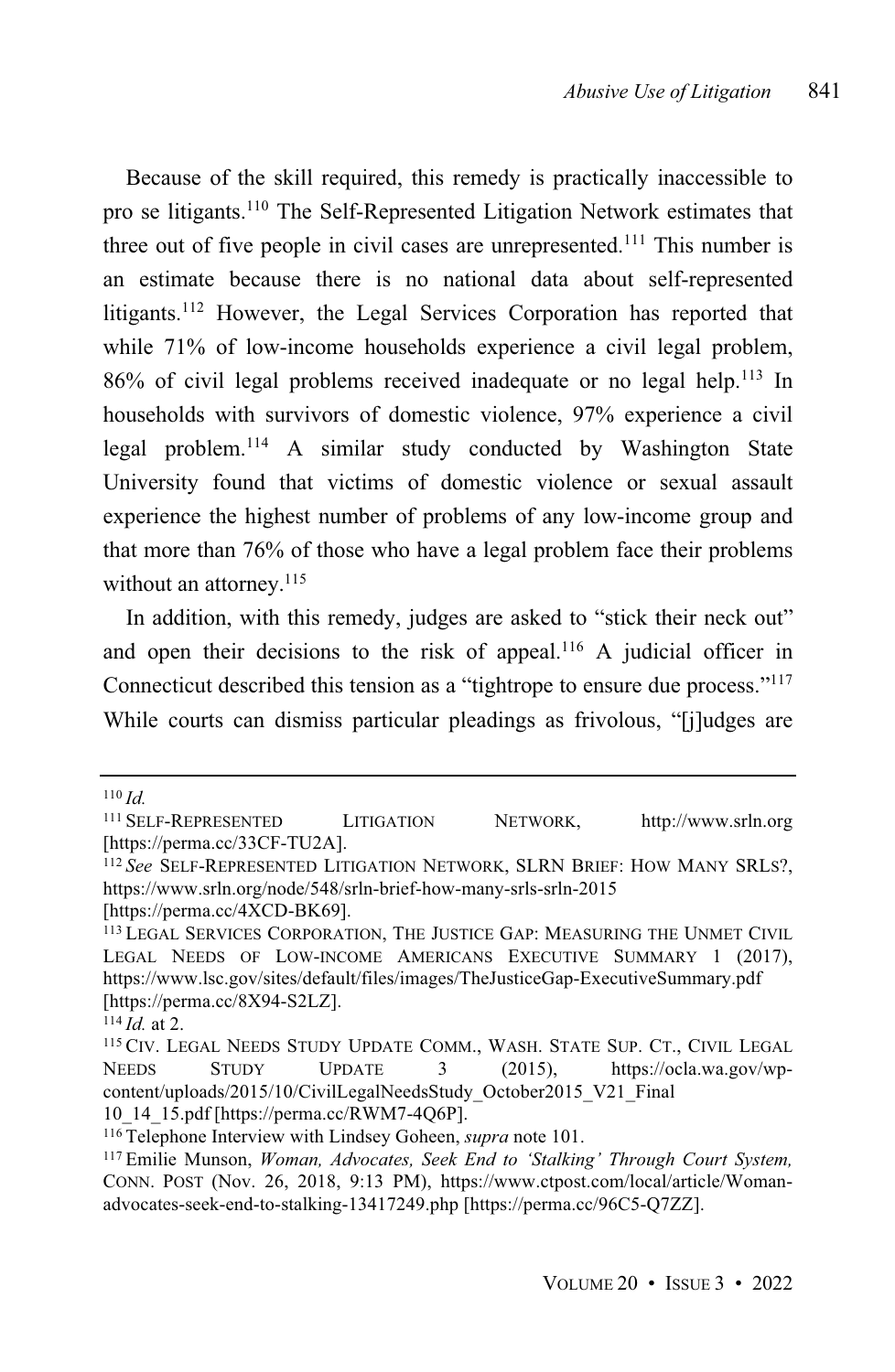reluctant to cut off litigants and potentially infringe on their access to justice and their rights to be heard."<sup>118</sup> Finally, these unique orders end up lacking uniformity and can be difficult for court clerks to understand and enforce.<sup>119</sup>

#### **3. Tort Remedies**

While the criminal legal system focuses on eradicating violence for the benefit of society as a whole, the civil system, specifically tort law, is meant to provide a remedy for the petitioner to address their harms from domestic violence.<sup>120</sup> However, these remedies are rarely used in this way and survivors often do not know that this may be an option.<sup>121</sup> Tort remedies also fail to recognize that a survivor who has been "pursued relentlessly through the courts may not want to obtain money as their first choice."<sup>122</sup> In addition, pursuing a tort case against their abuser puts a survivor in the same position they are trying to escape: prolonged contact with the abuser. 123

#### **4. Educating Judicial Officers**

Educating judicial officers also presents significant challenges. According to the National Council of Juvenile and Family Court Judges, as of 2014, only twenty-one states and the District of Columbia mandated domestic violence training for judges. <sup>124</sup> In four of those states, training was limited to certain locations and courts.<sup>125</sup> Further, the judicial education

<sup>118</sup> *Id.*

<sup>119</sup> Telephone Interview with Lindsey Goheen, *supra* note 101.

<sup>120</sup> Johnson, *supra* note 13, at 1142.

<sup>121</sup> Klein, *supra* note 75.

<sup>122</sup> Przekop, *supra* note 39, at 1090.

<sup>123</sup> *Id.*

<sup>&</sup>lt;sup>124</sup> NATIONAL COUNCIL OF JUVENILE AND FAMILY COURT JUDGES, MANDATORY DOMESTIC VIOLENCE TRAINING FOR JUDGES (2014), https://rcdvcpc.org/resources/resource-library/resource/mandatory-dv-training-forjudges.html [https://perma.cc/RL9N-RBD5]. <sup>125</sup> *Id.*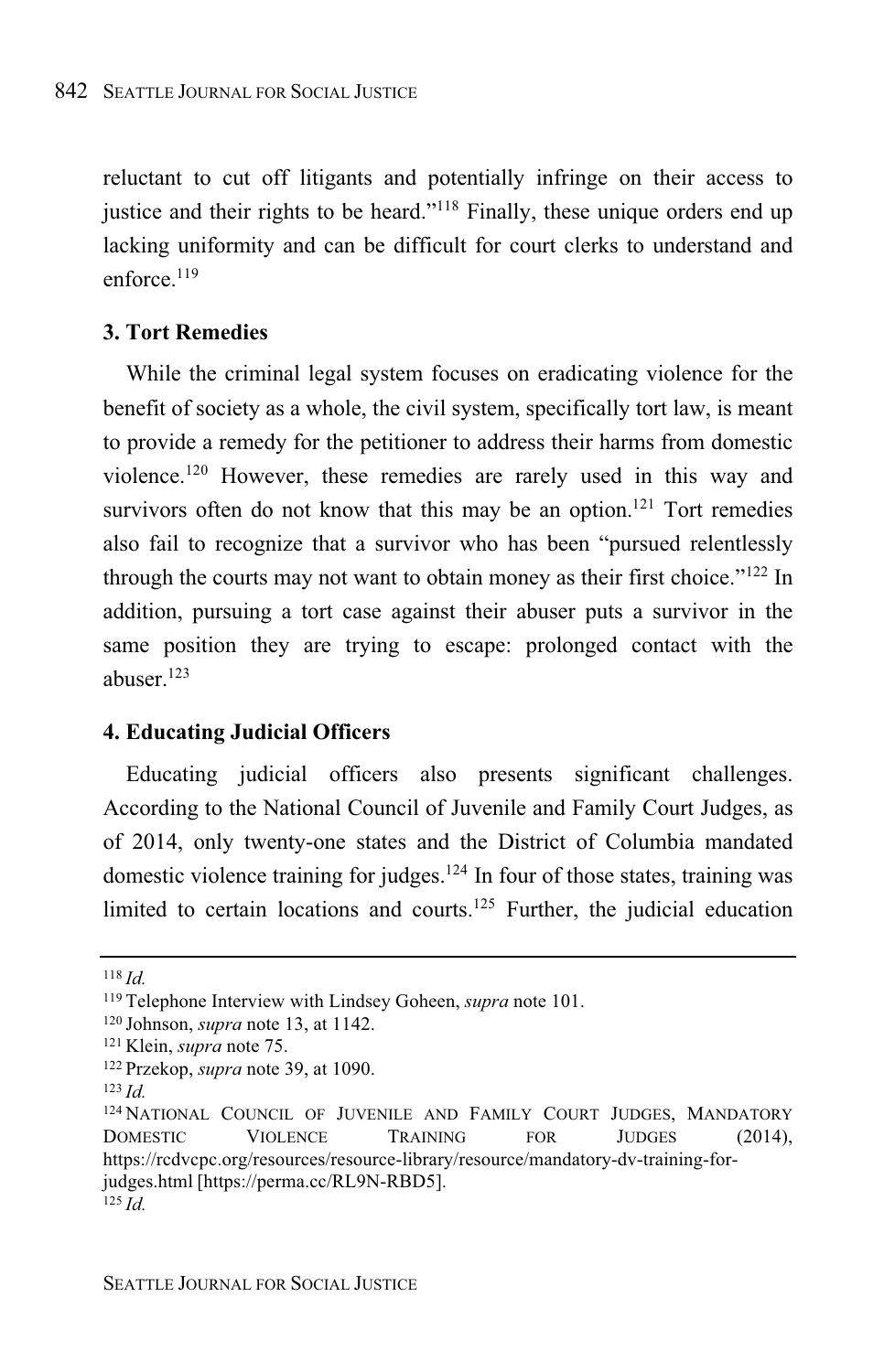system is mostly voluntary; judges attending conferences and training events can choose which sessions to attend.<sup>126</sup> Judges who are most in need of instruction on particular issues are perhaps the least likely to choose to attend those particular programs.<sup>127</sup>

#### IV. LEGISLATIVE MEASURES ADDRESSING ABUSIVE LITIGATION

Experts have regularly opined that domestic violence cases are unique and legislation should be specifically targeted to address the multifaceted abuse that survivors experience.<sup>128</sup> Abusive litigation must be recognized as a form of emotional, psychological, and economic abuse and, most importantly, as "part of a pattern of controlling and coercive behaviors"<sup>129</sup> and "the manifestation of domestic violence in the courtroom." <sup>130</sup> As discussed in the prior section, while courts have inherent and statutory authority to address abusive litigation, those remedies are not always used, resulting in ad hoc rulings. But targeted legislation to address abusive litigation in the domestic violence context could remedy these problems.<sup>131</sup> This section and the following section will present the two existing pieces of legislation that address abusive use of litigation in intimate partner relationships. First, this section will focus on Tennessee's Abusive Civil Actions Law of 2018, the first state legislation designed to address this problem in the family law context. Next, this section will discuss Washington's Abusive Use of Litigation Law of 2020, based in part and built upon Tennessee's law. Later, in Section V, I compare and contrast

<sup>126</sup> S.I. Strong, *Judicial Education and Regulatory Capture: Does the Current System of Educating Judges Promote a Well-Functioning Judiciary and Adequately Serve the Public Interest?*, 2015 J. DISP. RESOL. 1, 15 (2015).

<sup>127</sup> *Id.*

<sup>128</sup> Johnson, *supra* note 13, at 1155.

<sup>129</sup> Ward, *supra* note 2, at 456.

<sup>130</sup> Telephone Interview with Lindsey Goheen, *supra* note 101.

<sup>&</sup>lt;sup>131</sup> In enacting legislation, the Washington legislature declared its intent "to provide the courts with an additional tool to curb abusive litigation and to mitigate the harms abusive litigation perpetuates." WASH. REV. CODE § 26.51.010 (2020).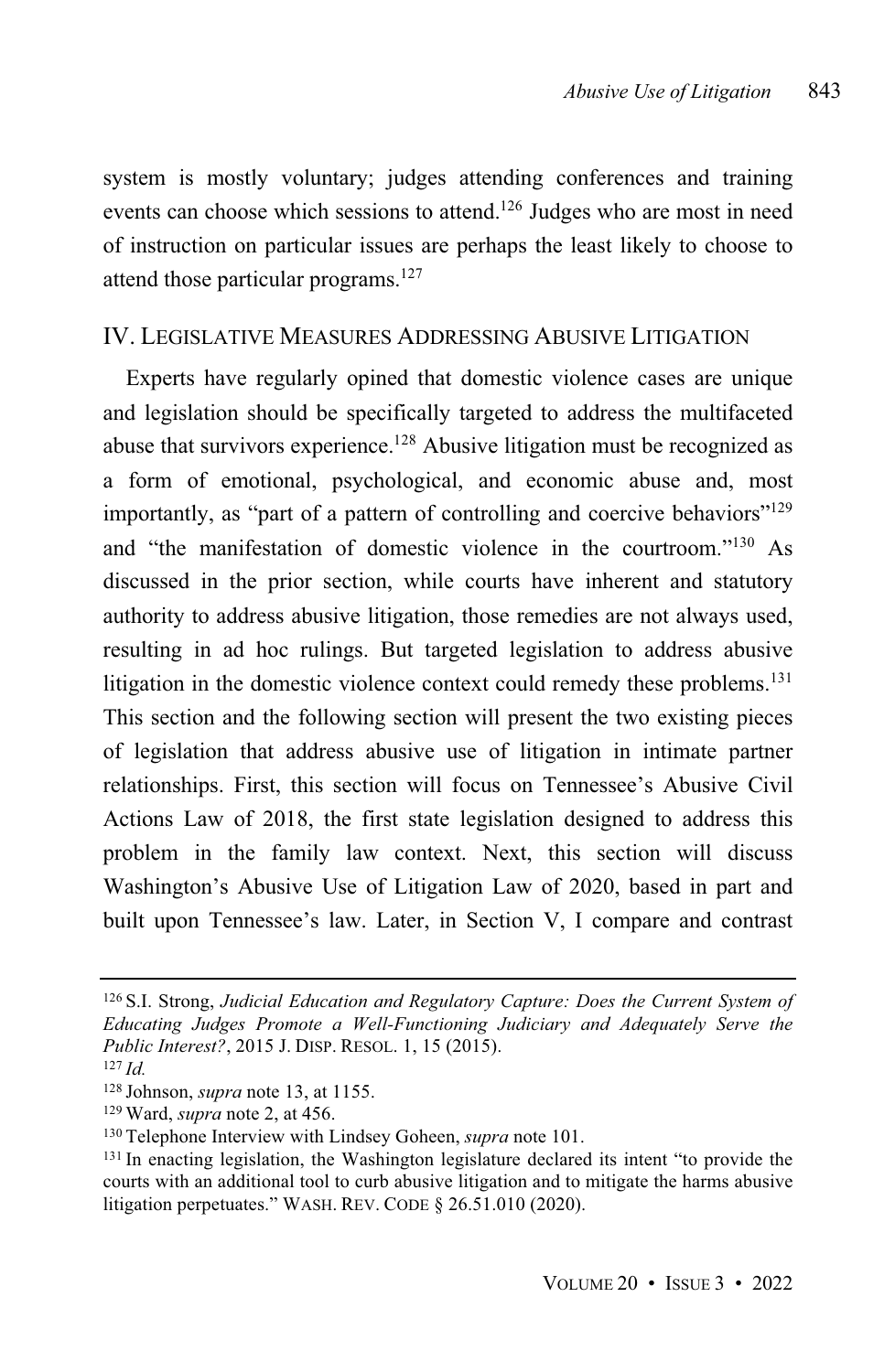these laws to show how other states can learn from these statutes to enact specific, targeted legislation addressing abusive use of litigation.

#### *A. Tennessee's Abusive Civil Action Law of 2018*

In 2018, Tennessee became the first state to enact a specific remedy for abusive litigation in the domestic violence context.<sup>132</sup> Representative Mike Carter, one of the bill's sponsors, cited his experience as an attorney and former judge witnessing multiple cases as "a litigious form of domestic assault" as impetus for the legislation.<sup>133</sup> Before the bill was considered, the Violence Policy Center released annual data revealing that, in 2015, Tennessee ranked fourth among states with the highest rate of women killed by men.<sup>134</sup> Tennessee had been in the top ten states for the previous eight years. <sup>135</sup> Legislators considered the harrowing local case of Staci Jones, whose husband made three separate attempts to kill her.<sup>136</sup> Despite being sentenced to thirty years in prison, Fred Auston Wortman III, a former lawyer, continued to bring his now ex-wife into court by filing motions, most often concerning the parties' children, from prison.<sup>137</sup> Legislators also considered the economic impact that this kind of serial litigation could have. Staci Jones stated that she owed more than \$100,000 from the

<sup>132</sup> Klein, *supra* note 75.

<sup>133</sup> *Id.*

<sup>&</sup>lt;sup>134</sup> VIOLENCE POLICY CENTER, WHEN MEN MURDER WOMEN: AN ANALYSIS OF 2015 HOMICIDE DATA 4 (2017), https://vpc.org/studies/wmmw2017.pdf [https://perma.cc/WK2R-79LZ]. The study analyzes data submitted to the Federal Bureau of Investigation and is limited to the age, sex, race, and ethnicity of both victims and offenders, type of weapon used, relationship of victims to offenders, and circumstances of the murders. *Id.* at 2. Significantly, this data does not identify whether an individual is LGBTQ+.

<sup>135</sup> Jennifer Pignolet & Yolanda Jones, *Her Husband Tried to Kill Her Three Times. Three Years Later, He's Still Taking Her to Court*, MEMPHIS COM. APPEAL (July 2, 2018, 7:00 AM), https://www.commercialappeal.com/story/news/crime/2018/07/02/newstate-law-seeks-protect-domestic-violence-victims-against-stalking-lawsuits/739937002/ [https://perma.cc/PK8V-8B67].

<sup>136</sup> *Id.*; *see also* Klein, *supra* note 75.

<sup>137</sup> Pignolet & Jones, *supra* note 135.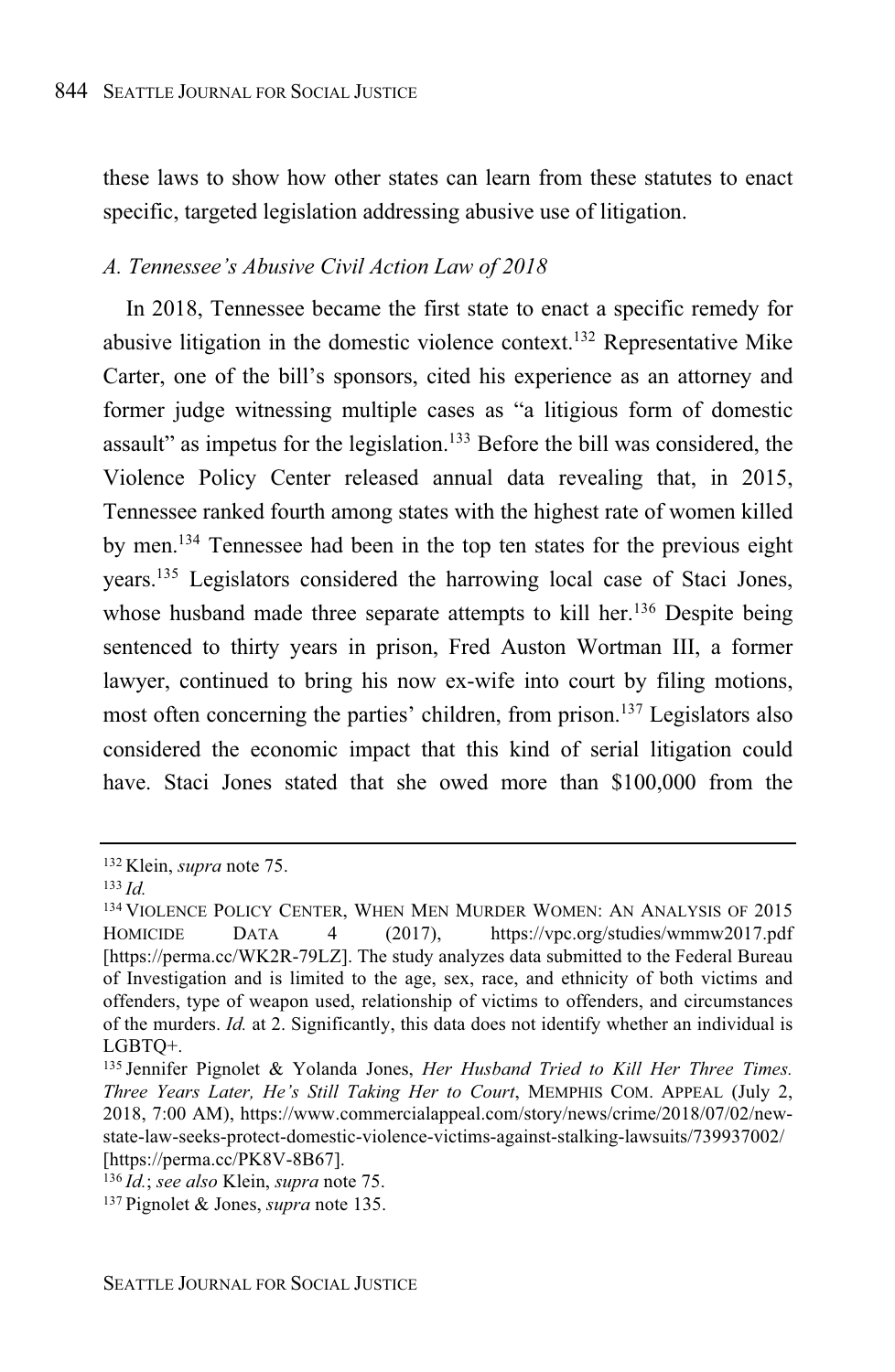ongoing litigation, and a second woman testified during a committee hearing that she had spent \$400,000 fighting numerous lawsuits filed by her ex-husband.<sup>138</sup> Legislators were especially concerned by cases of forum shopping, where the party would lose in one county and then immediately file the same suit elsewhere.<sup>139</sup>

In response to these concerns, Tennessee passed the Abusive Civil Action Law and created a process for specifically holding abusive civil litigants accountable.<sup>140</sup> The law has several components. First, the law defines both the types of cases that may be eligible for this type of relief and the relationships of the involved parties. Second, the law outlines a process whereby a party can be found to be an abusive civil litigant. Third, the law provides several remedies the court may use in addressing an abusive civil litigant.

#### **1. When Tennessee's Abusive Civil Action Law Can be Used**

Tennessee defines an abusive civil action as an action "filed by a plaintiff against a defendant with whom the plaintiff shares a civil action party relationship primarily to harass or maliciously injure the defendant."<sup>141</sup> Civil action party relationship specifies that the law applies to current or former spouses, adults who live or have lived together, adults who are dating or who have dated or had a sexual relationship, adults related by

<sup>138</sup> Sheila Burke, *New State Law Seeks to Stop 'Stalking by Way of the Courts',* ASSOCIATED PRESS NEWS (June 25, 2018), https://apnews.com/article/0249e6d67b1d419b9787cb6adb297cb7

<sup>[</sup>https://perma.cc/5PTQ-DHG6]; *see also Abusive Civil Action Bill: Hearing on SB 1601 Before the S. Judiciary Comm.,* 110th General Assemb. (Tenn. 2018), http://tnga.granicus.com/MediaPlayer.php?view\_id=354&clip\_id=15034

<sup>[</sup>https://perma.cc/FNJ4-QQDD] [hereinafter *Tennessee Hearing*]. Kim Nelson additionally testified that the abuse was psychological in addition to financial every time she was drawn back into court and passionately told the committee "this [law] is to prevent someone from being able to use our court system as a weapon." *Id.*

<sup>139</sup> Burke, *supra* note 138; *Tennessee Hearing*, *supra* note 138.

<sup>140</sup> TENN. CODE ANN. § 29-41 (2018).

<sup>141</sup> TENN. CODE ANN. § 29-41-101(1) (2018).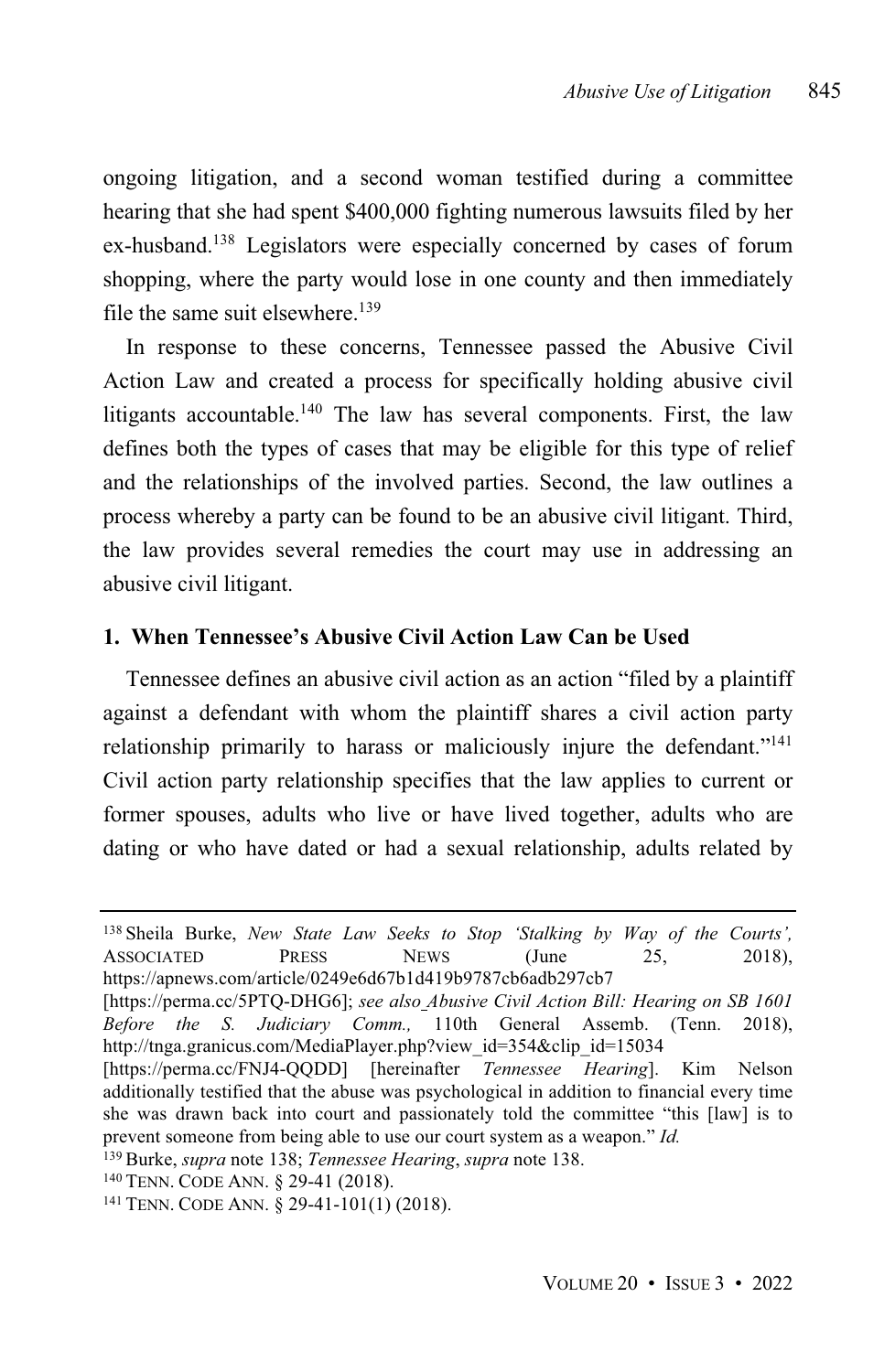blood or adoption, adults who are or were related by marriage, or adult children of a person in a relationship as previously defined.<sup>142</sup> These types of relationships are the same that make a party eligible to file for an order for protection from domestic violence in Tennessee, except domestic abuse victims includes minors and the civil action party relationship is limited to adults. 143

Another feature of the Tennessee law highlights an abuser's purpose and intent in filing the action. There are a number of different purposes behind harassing or maliciously injuring a defendant.<sup>144</sup> First, the action may be designed to exhaust, deplete, impair, or adversely impact the defendant's resources.<sup>145</sup> Second, the purpose may be to prevent or interfere with a party's ability to raise a child in the manner they deem appropriate, unless the plaintiff has a lawful right to interfere and a good faith basis for doing so.<sup>146</sup> The intent may be to force or coerce a party to make adverse concessions regarding financial, custodial, support, or other previously litigated issues.<sup>147</sup> The intent may also be to force or coerce a party to alter, engage in, or refrain from engaging in lawful conduct.<sup>148</sup> An abuser may also intend to impair the health or well-being of the other party and prevent or interfere with a survivor's ability to pursue a livelihood.<sup>149</sup> Finally, an abuser may intend to harm a survivor's reputation in the community or

<sup>142</sup> TENN. CODE ANN. § 29-41-101(5) (2018).

<sup>143</sup> TENN. CODE ANN. § 36-3-601(5) (2019).

<sup>144</sup> TENN. CODE ANN. § 29-41-101(6) (2018).

<sup>&</sup>lt;sup>145</sup> TENN. CODE ANN. § 29-41-101(6)(A) (2018). There are two exceptions to this intent. First, if punitive damages are requested and appropriate. TENN. CODE ANN. § 29-41-  $101(6)(A)(i)$  (2018). Second, if there has been a change in the circumstances of the parties and there is a good faith basis to change a financial award, support, or distribution of resources. TENN. CODE ANN. § 29-41-101(6)(A)(ii) (2018).

<sup>146</sup> TENN. CODE ANN. § 29-41-101(6)(B) (2018).

<sup>147</sup> TENN. CODE ANN. § 29-41-101(6)(C) (2018).

<sup>148</sup> TENN. CODE ANN. § 29-41-101(6)(D) (2018).

<sup>149</sup> TENN. CODE ANN. § 29-41-101(6)(E)–(F) (2018).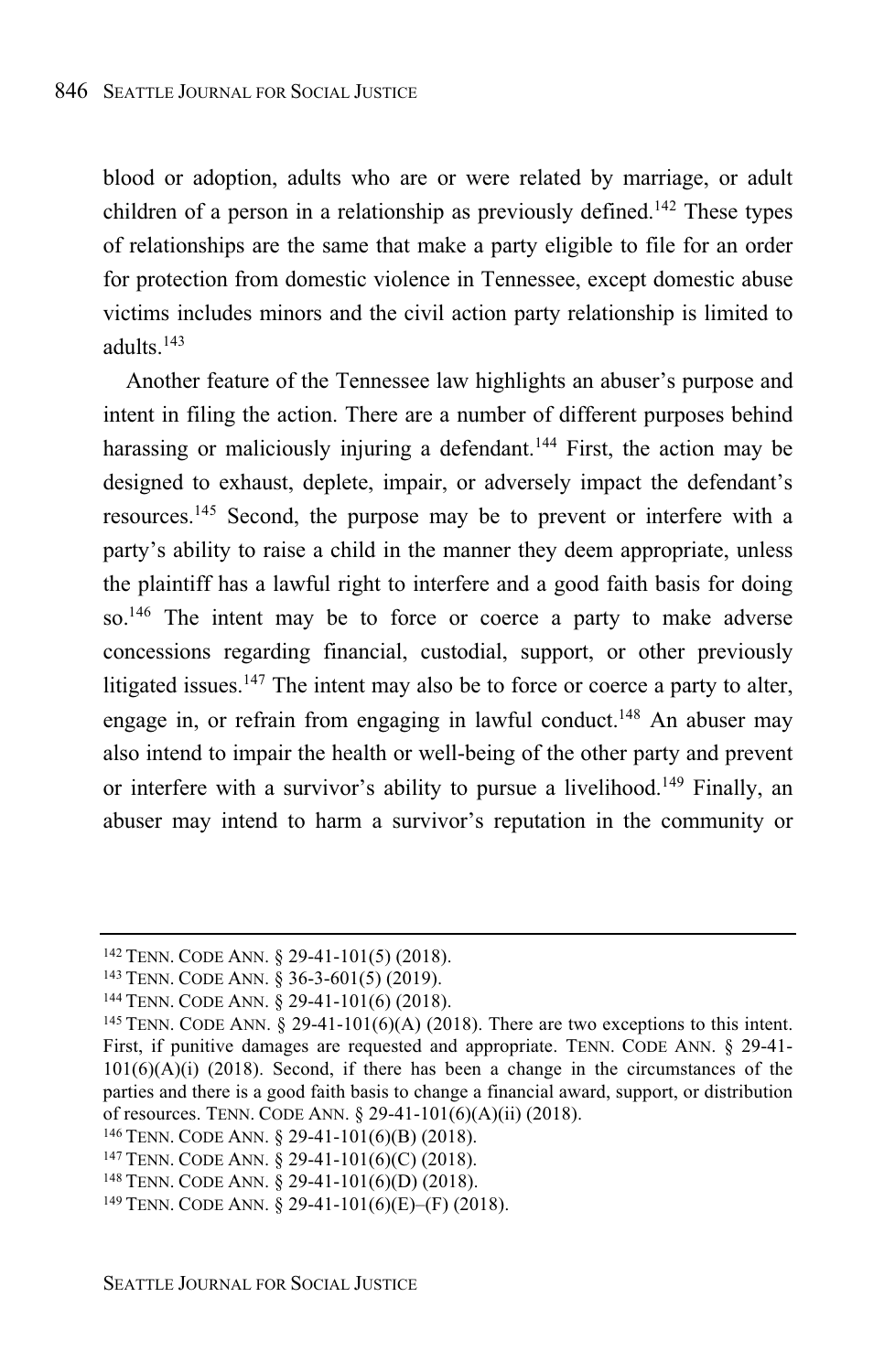alienate the survivor from friends and colleagues by needlessly subjecting them to interrogatories or depositions.<sup>150</sup>

These features address many of the concerns that arise in abusive litigation cases, including causing financial issues, $151$  interfering with survivors' ability to raise children,<sup>152</sup> pressuring survivors into making concessions to stop the litigation, <sup>153</sup> and isolating survivors from their support network of friends and family.<sup>154</sup>

#### **2. Procedure to Declare an Action and Party Abusive**

The process for addressing abusive civil actions follows typical motion practice. First, claims asserting that an action is abusive can be raised by the defendant in the answer to the action, by motion at any time, or by the court on its own motion.<sup>155</sup> Next, the court will conduct a hearing; hear all relevant testimony; and review affidavits, documentary evidence, or other records deemed necessary.<sup>156</sup> Evidence of any of the following creates a rebuttable presumption that the action is an abusive civil action and prefiling restrictions should be imposed on the plaintiff:

(1) The same or substantially similar issues between the same or substantially similar civil action parties . . . have been litigated . . . within the past five (5) years . . . and the actions were dismissed on the merits or with prejudice . . . ;

(2) The alleged civil action plaintiff has used the same or substantially similar issues that are the subject of the current civil action as the basis for an adverse complaint against the civil action

<sup>150</sup> TENN. CODE ANN. § 29-41-101(6)(G) (2018).

<sup>151</sup> FREEFROM REPORT, *supra* note 30, at 38; *see also* Ward, *supra* note 2, at 451 (explaining that the financial impact includes not only legal fees but also the loss of jobs and career opportunities).

<sup>152</sup> *See* Ward, *supra* note 2, at 434.

<sup>153</sup> *Id.* at 449.

<sup>154</sup> *Id.* at 445.

<sup>155</sup> TENN. CODE ANN. § 29-41-103 (2018).

<sup>156</sup> TENN. CODE ANN. § 29-41-104 (2018).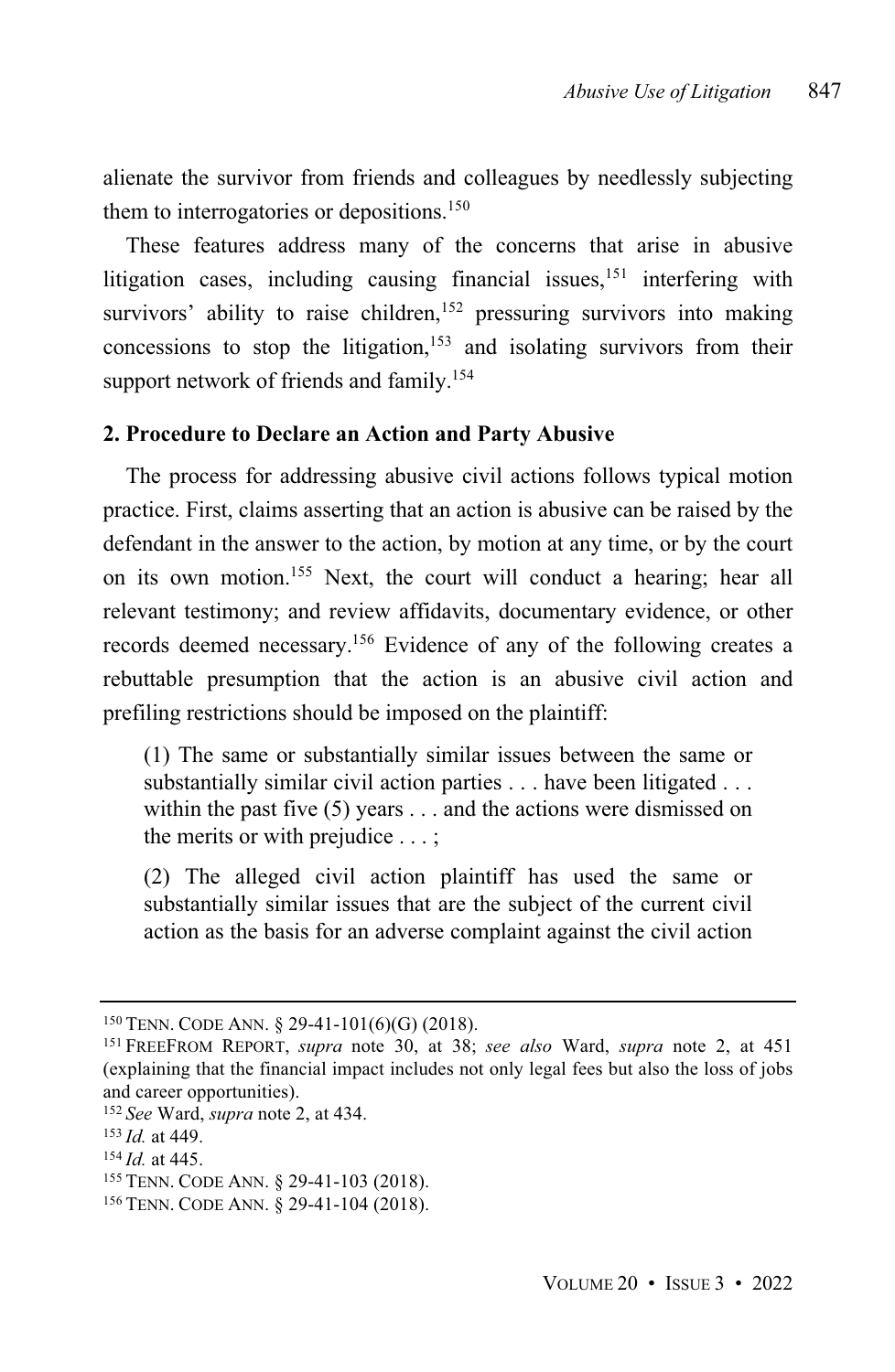defendant to a regulatory or licensing board . . . and the complaint [was dismissed] after a contested hearing . . . ;

(3) The alleged civil action plaintiff has been sanctioned under Rule 11 of the Tennessee Rules of Civil Procedure, or a similar rule or law in another state or the federal government for filing one (1) or more frivolous, vexatious, or abusive civil actions within the past ten  $(10)$  years ... involves in the same or substantially the same issues between the same or substantially the same civil action parties; or

(4) A court . . . has determined that a civil action filed against the civil action defendant was an abusive civil action and is under or has been under prefiling restrictions in that judicial district.<sup>157</sup>

#### **3. Remedies**

Once a court finds that a plaintiff is an abusive civil action plaintiff,<sup>158</sup> the court must issue a judgment with several remedies. First, if any or all civil actions filed by the plaintiff are abusive civil actions then the actions shall be dismissed.<sup>159</sup> Second, all costs of any pending action must be taxed against the plaintiff.<sup>160</sup> Third, the court must award the defendant reasonable attorney fees and all reasonable costs of defending the abusive civil action.<sup>161</sup> Finally, and most significantly, the court must impose prefiling restrictions on any civil action the plaintiff attempts to file for a period of no less than four years and no more than six years. 162

The prefiling restrictions, based in part by a notorious political Tennessee case,<sup>163</sup> impose several barriers but still allow plaintiffs to have meaningful

<sup>157</sup> TENN. CODE ANN. § 29-41-105 (2018).

<sup>158</sup> TENN. CODE ANN. § 29-41-106(a) (2018) (finding based on a preponderance of the evidence).

<sup>159</sup> *Id.*

<sup>160</sup> TENN. CODE ANN. § 29-41-106(b)(1) (2018).

<sup>161</sup> TENN. CODE ANN. § 29-41-106(b)(2) (2018).

<sup>162</sup> TENN. CODE ANN. § 29-41-106(b)(3) (2018).

<sup>163</sup> Hooker v. Sundquist, 150 S.W.3d 406 (Tenn. Ct. App. 2004). The court upheld prefiling restrictions issued against a former government official holding "the screening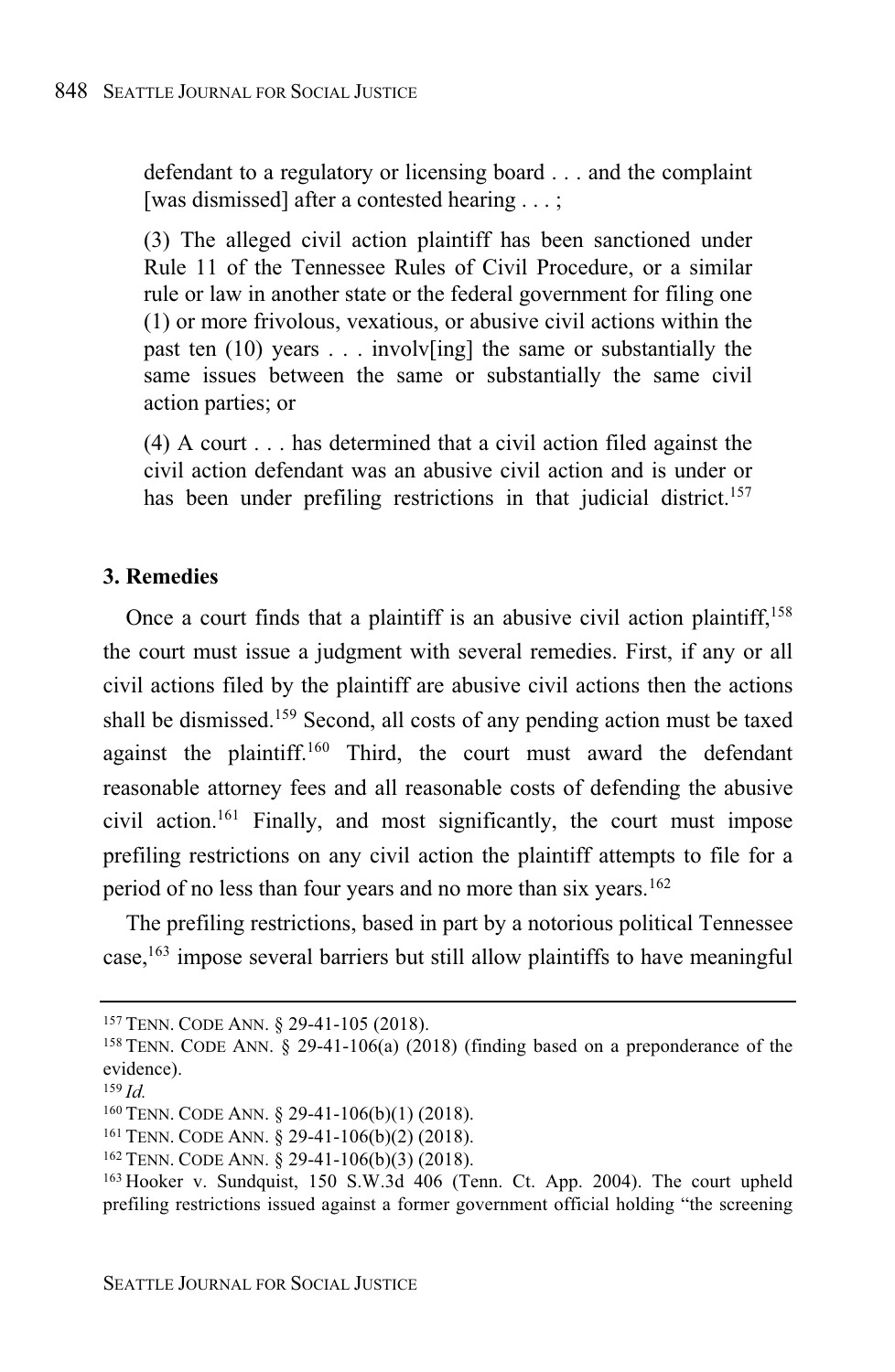access to the courts.<sup>164</sup> Before filing a new action, the plaintiff must appear before the same judge who imposed the prefiling restrictions and apply for permission to file.<sup>165</sup> The judge may examine witnesses, including the plaintiff and defendant, to determine if there are reasonable and legitimate grounds for the complaint. <sup>166</sup> If the judge believes the new action is abusive, the application will be denied.<sup>167</sup> Further, if a party subject to prefiling restrictions files a civil action without application to the sanctioning judge, the court must dismiss the action and the sanctioning judge may take whatever action the court deems necessary for a violation of the court's order.<sup>168</sup>

#### *B. Washington's Abusive Use of Litigation Bill of 2020*

In 2020, with Tennessee's Abusive Civil Action Law as a model, Washington passed its own Abusive Use of Litigation bill.<sup>169</sup> Washington State Senator Christine Rolfes acted in response to a constituent complaint from a woman who experienced nonstop court harassment from an abusive former partner.<sup>170</sup> Senator Rolfes worked with domestic violence advocates, lawyers, and survivors from around the state of Washington to draft Senate Bill 6268.<sup>171</sup> During the public hearing, several attorneys who have worked with survivors of domestic violence testified in support of the bill arguing that remedies currently available are "inadequate, inaccessible to many

mechanism imposed by the trial court was narrowly tailored and short in duration." *Id.* at 413. Further, the mechanism was fully warranted given Mr. Hooker's history of filing essentially the same lawsuit. *Id.*

<sup>164</sup> *Id.* at 410.

<sup>165</sup> TENN. CODE ANN. § 29-41-107(c)(1) (2018).

<sup>166</sup> TENN. CODE ANN. § 29-41-107(c)(2)(A) (2018).

<sup>167</sup> TENN. CODE ANN. § 29-41-107(c)(3)(A) (2018).

<sup>168</sup> TENN. CODE ANN. § 29-41-107(f)(2) (2018).

<sup>169</sup> Abusive Litigation, ch. 311, 2020 Wash. Sess. Laws 2268.

<sup>170</sup> Senator Rolfes 2020 Legislative Report, WASH. STATE S. DEMOCRATIC CAUCUS (May 7, 2020), https://senatedemocrats.wa.gov/rolfes/2020/05/07/2020-legislative-report/ [https://perma.cc/C8CX-XX9W].

<sup>171</sup> *Id.*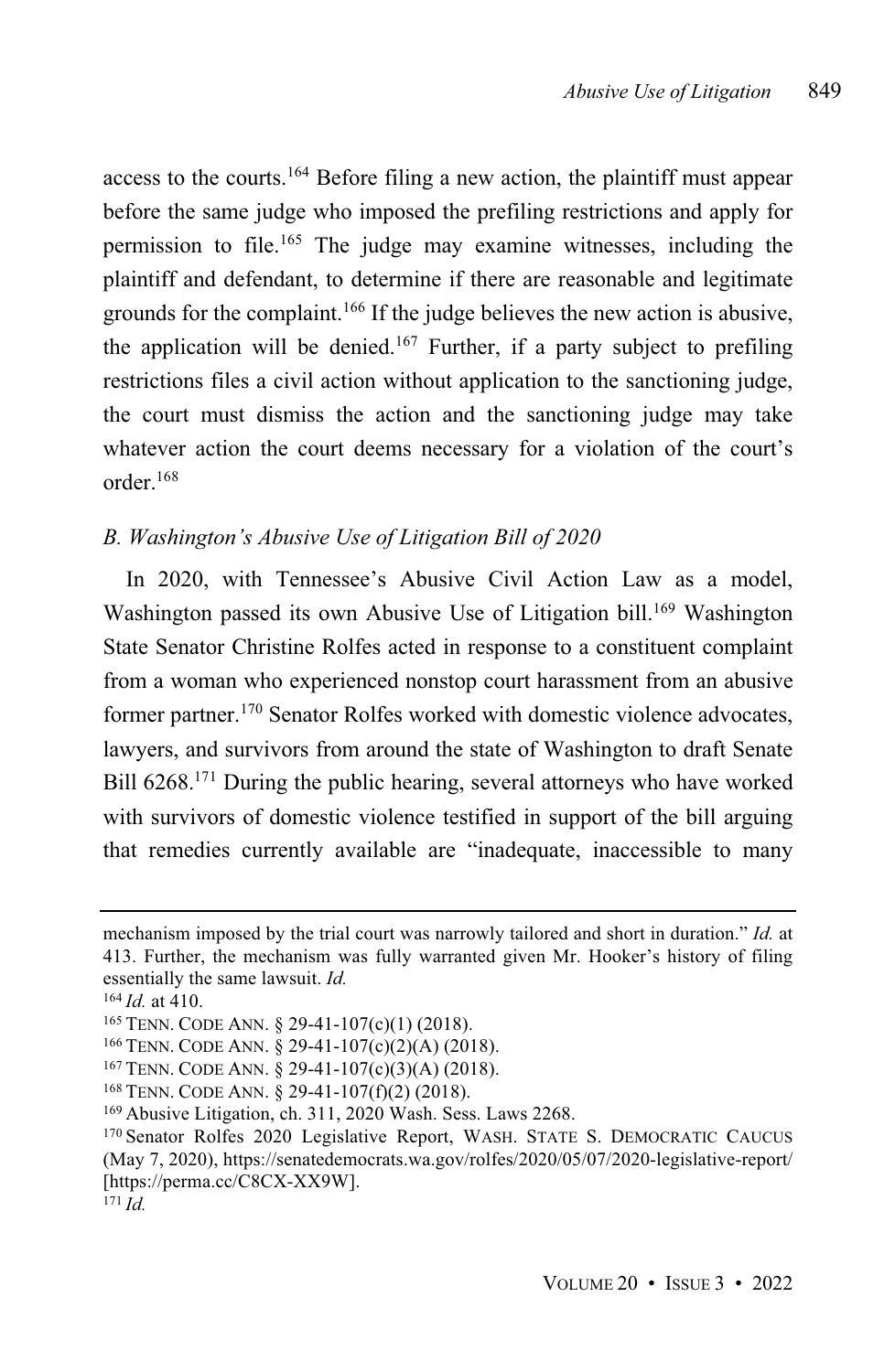litigants, and inconsistently applied."<sup>172</sup> Attorney Lindsey Goheen testified about a client who had experienced a years-long campaign of abusive litigation from the father of her child after she separated from him.<sup>173</sup> In that case, the trial judge described the abuser as "relentless in his efforts to terrorize, intimidate, and abuse her . . . obsessed with punishing her and his abuse has only escalated [since separation]." 174

The Washington Legislature found that specific, targeted legislation was necessary and adopted Senate Bill 6268.<sup>175</sup> In doing so, the legislature recognized that parties "who abuse their intimate partners often misuse court proceedings in order to control, harass, intimidate, coerce, and/or impoverish the abused partner"<sup>176</sup> and found the term "abusive litigation" was the most common term utilized that accurately describes the problem. <sup>177</sup> The legislature also emphasized that "forcing a survivor to spend time, money, and emotional resources responding to the action provides a means for the abuser to assert power and control over the survivor."<sup>178</sup>

Similar to Tennessee's law, Washington's abusive use of litigation law also first defines the types of cases that apply and the parties who are eligible for relief. Next, the law outlines a process for obtaining an order restricting abusive litigation. Finally, the law describes remedies the court may impose to address the abusive use of litigation.

<sup>172</sup> *Washington Hearing*, *supra* note 4.

<sup>173</sup> *Id.*

<sup>174</sup> *Id.*

<sup>175</sup> Abusive Litigation, ch. 311, 2020 Wash. Sess. Laws 2268.

<sup>176</sup> WASH. REV. CODE § 26.51.010 (2020). This language was taken directly from the Washington Domestic Violence Manual for Judges. WA DV MANUAL, *supra* note 47, at Appendix H.

<sup>177</sup> WASH. REV. CODE § 26.51.010 (2020). <sup>178</sup> *Id*.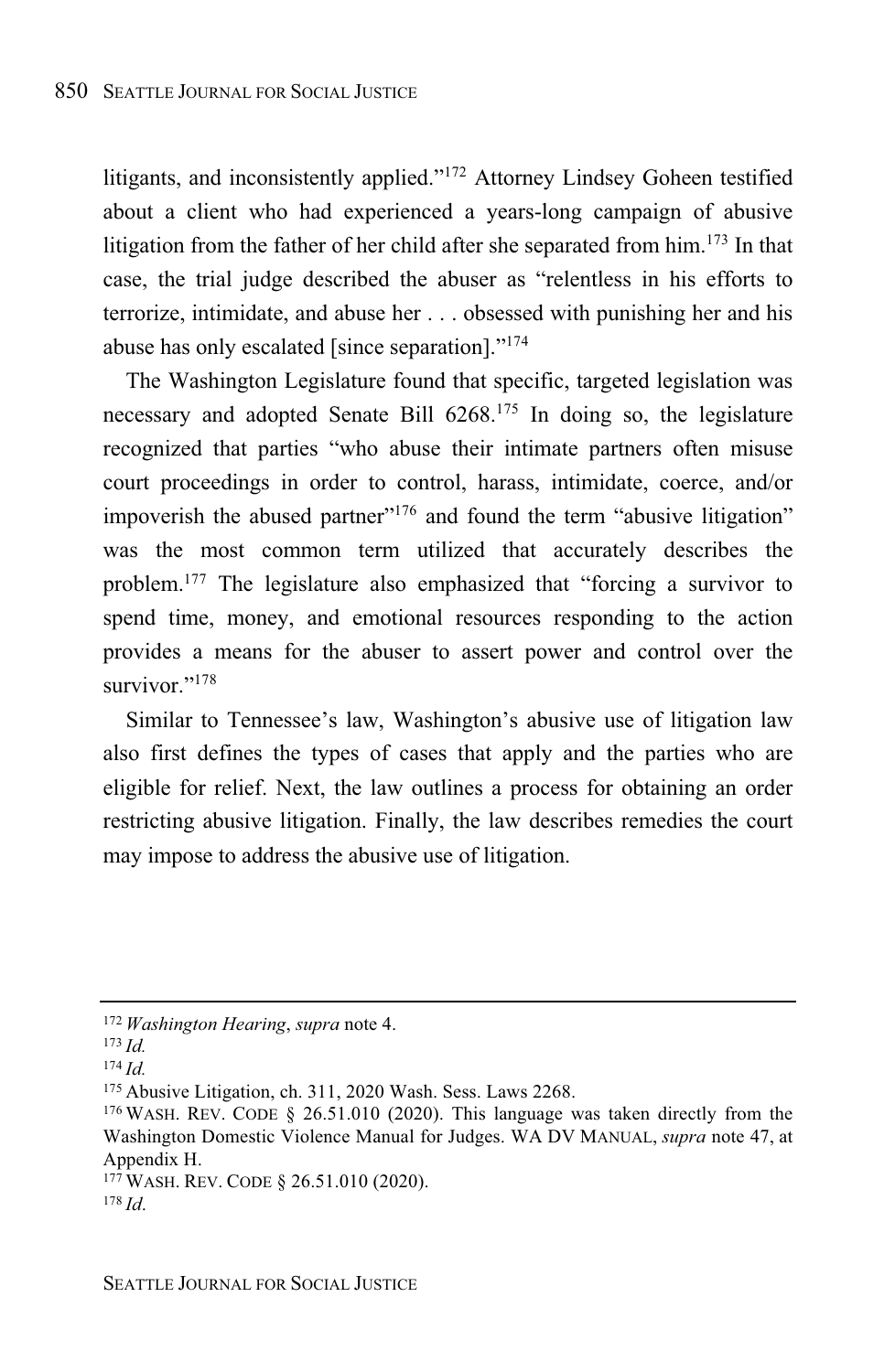#### **1. When Washington's Abusive Use of Litigation Law Can be Used**

Like in Tennessee, Washington's law defined the type of litigation that can be abusive and the relationships that must be involved. First, abusive litigation is litigation where the opposing parties have a current or former intimate partner relationship.<sup>179</sup> Intimate partner relationships includes the following types of relationships: current or former spouses or domestic partners; persons who have a child in common regardless of whether they have been married or lived together; and adult persons presently or previously residing together who have or have had a dating relationship.<sup>180</sup> In addition, intimate partner relationships include persons sixteen years of age or older who are presently residing together, resided together in the past, and who had a dating relationship, and persons sixteen years or older with whom a person sixteen years or older has or has had a dating relationship.<sup>181</sup> Thus, unlike Tennessee, Washington specifically recognized that some minors can seek this remedy in select cases.

Next, the party filing, initiating, advancing, or continuing the abusive litigation has to have been found by a court to have committed domestic violence against the other party pursuant to an order for protection, restrictions in a parenting plan, or a restraining order with a specific finding due to domestic violence.<sup>182</sup> This was a deliberate choice by the drafters of the Washington bill, who wanted to recognize that real abusive litigation is another tactic of domestic violence and wanted to narrow the application of this law to prevent its misuse against survivors. <sup>183</sup> The litigation is abusive if it is being initiated, advanced, or continued for the primary purpose of harassing, intimidating, or maintaining contact with the other party.<sup>184</sup> In

<sup>179</sup> WASH. REV. CODE § 26.51.020(1)(a)(i) (2020).

<sup>180</sup> WASH. REV. CODE § 26.50.010(7) (2019).

<sup>181</sup> *Id.*

<sup>182</sup> WASH. REV. CODE § 26.51.020(1)(a)(ii) (2020).

<sup>183</sup> Telephone Interview with Lindsey Goheen, *supra* note 101.

<sup>184</sup> WASH. REV. CODE § 26.51.020(1)(a)(iii) (2020).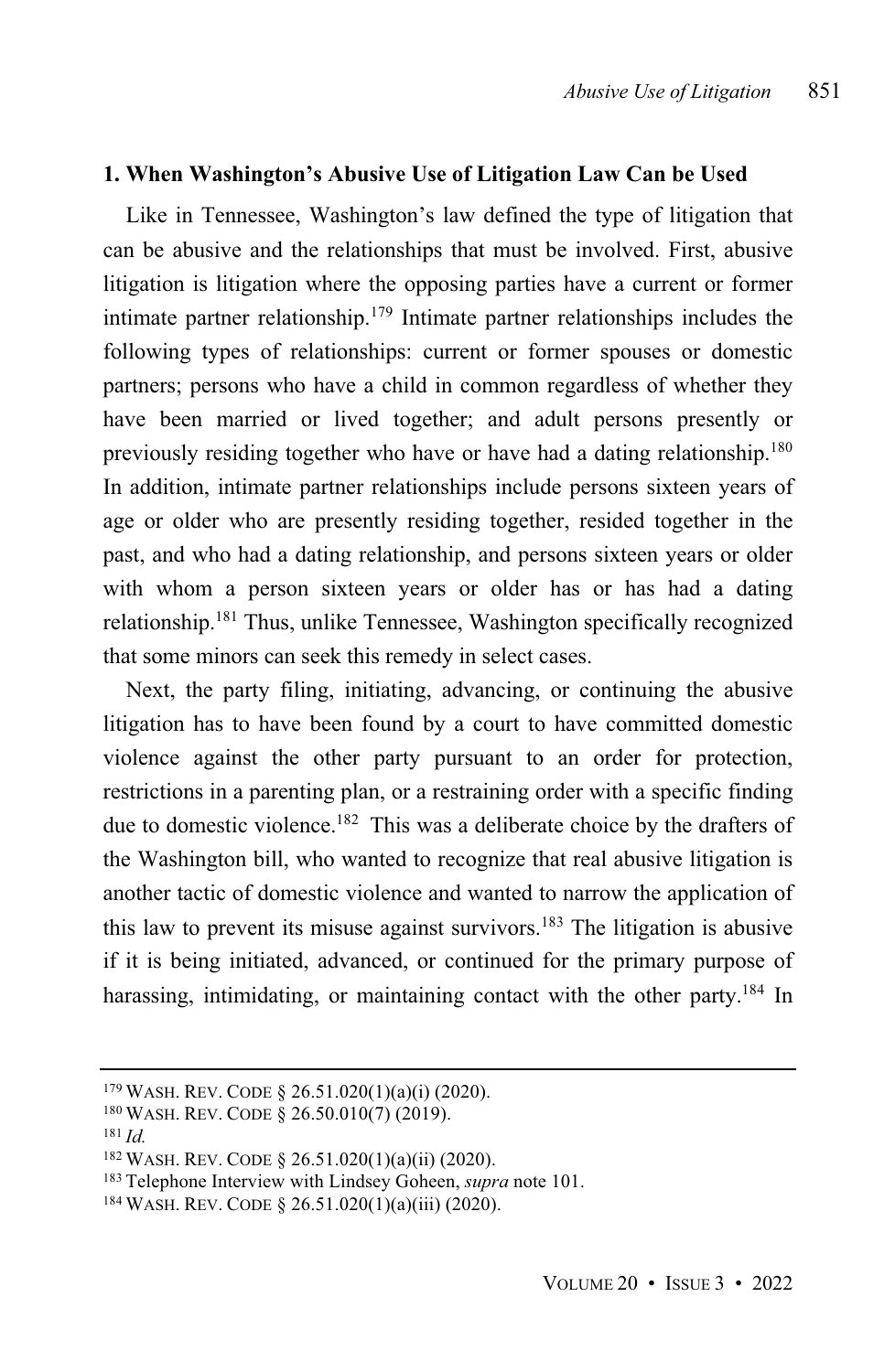addition, at least one of the following factors apply: the claims are not warranted by existing law, the allegations do not have evidentiary support, or the issue was previously filed and the action has been litigated or disposed of unfavorably to the party filing the action.<sup>185</sup>

#### **2. Procedure to Obtain an Order Restricting Abusive Litigation**

The process for obtaining an order restricting abusive litigation is similar to Tennessee's abusive civil action process. First, a party may request an order restricting abusive litigation in any answer or response to the litigation or by motion at any time during an open or ongoing case.<sup>186</sup> In addition, Washington allows a party to make a separate motion within five years of the entry of an order for protection, even if the protection order has subsequently expired.<sup>187</sup> Further, a court may, on its own motion, determine that a hearing is needed.<sup>188</sup> Next, upon verification that the parties have or previously had an intimate partner relationship and the party raising the claim has been found to be a victim of domestic violence by the other party, the court will set a hearing.<sup>189</sup> At the hearing, the court can hear all relevant testimony and review affidavits, documentary evidence, or other records deemed necessary by the court. 190

Washington also has a provision outlining evidence that creates a rebuttable presumption that the primary purpose of the litigation is to harass, intimidate, or maintain contact with the other party. Evidence creating a rebuttable presumption includes the following:

(1) The same or substantially similar issues between the same or substantially similar parties have been litigated within the past five

<sup>185</sup> WASH. REV. CODE § 26.51.020(1)(b) (2020).

<sup>186</sup> WASH. REV. CODE § 26.51.030(1) (2020).

<sup>187</sup> WASH. REV. CODE § 26.51.030(1)(c) (2020). *See also* WASH. REV. CODE § 26.50.060(1)(n) (2020).

<sup>188</sup> WASH. REV. CODE § 26.51.030(2) (2020).

<sup>189</sup> WASH. REV. CODE § 26.51.040(1) (2020).

<sup>190</sup> WASH. REV. CODE § 26.51.040(2) (2020).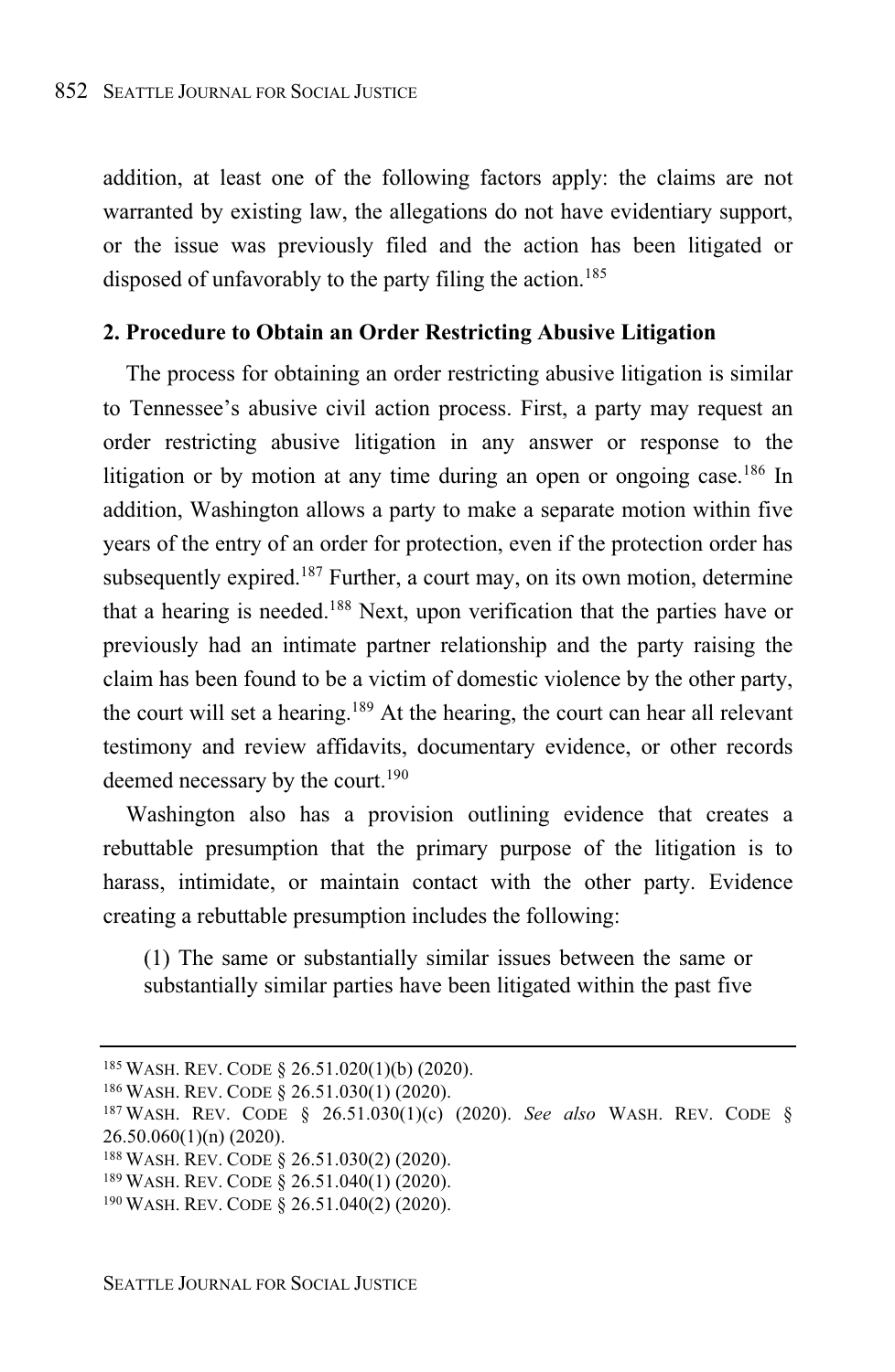years in the same court or any other court of competent jurisdiction; or

(2) The same or substantially similar issues between the same or substantially similar parties have been raised, pled, or alleged in the past five years and were dismissed on the merits or with prejudice; or

(3) Within the last ten years, the party allegedly engaging in abusive litigation has been sanctioned under superior court civil rule 11 or a similar rule or law in another jurisdiction for filing one or more cases, petitions, motions, or other filings, that were found to have been frivolous, vexatious, intransigent, or brought in bad faith involving the same opposing party; or

(4) A court of record in another judicial district has determined that the party allegedly engaging in abusive litigation has previously engaged in abusive litigation or similar conduct and has been subject to a court order imposing prefiling restrictions.<sup>191</sup>

# **3. Remedies**

Upon finding that a party is engaging in abusive litigation,  $192$  the court must impose remedies. First, the pending litigation "shall be dismissed, denied, stricken, or resolved by other disposition with prejudice."<sup>193</sup> Second, the court will enter an order restricting abusive litigation that contains the following: impose all costs of any abusive civil action against the party advancing abusive litigation, award reasonable attorneys' fees and costs to the other party for responding to the abusive litigation and seeking the order, identify the party protected by the order, and impose prefiling restrictions on the party advancing abusive litigation for four to six years.<sup>194</sup>

<sup>191</sup> WASH. REV. CODE § 26.51.050 (2020).

<sup>&</sup>lt;sup>192</sup> Finding based on preponderance of the evidence. WASH. REV. CODE § 26.51.060(1) (2020).

<sup>193</sup> WASH. REV. CODE § 26.51.060(1) (2020).

<sup>194</sup> WASH. REV. CODE § 26.51.060(2) (2020).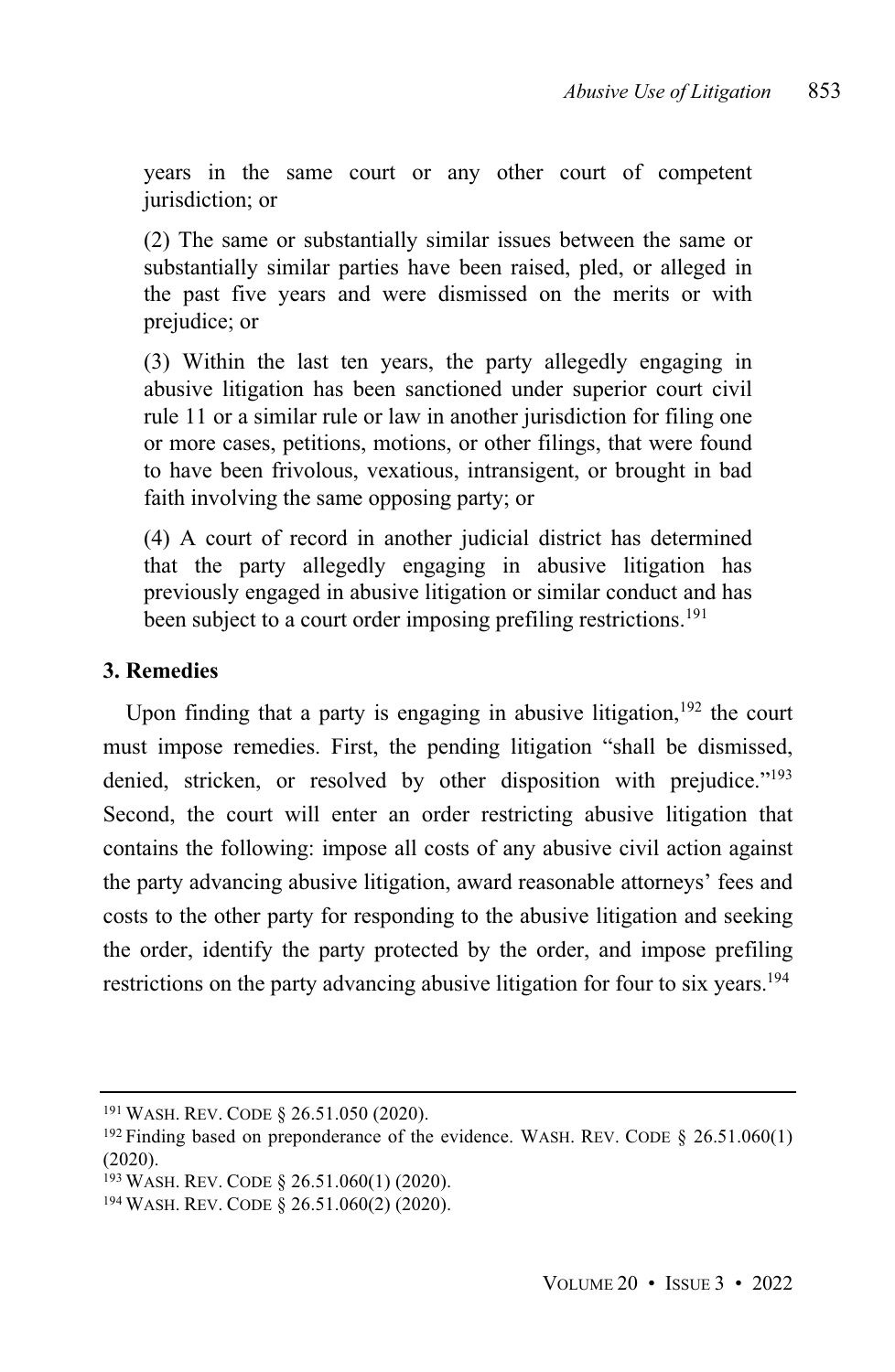The prefiling restrictions in Washington's law<sup>195</sup> are nearly identical to those in the Tennessee law, <sup>196</sup> with one notable exception. When a person subject to an order restricting litigation applies for permission to institute a civil action and the judicial officer determines the proposed litigation is abusive litigation based on the records and any evidence from the person subject to the order, then it is not necessary for the survivor to appear or participate in any way.<sup>197</sup> Because of this, survivors will not have to appear in court, pay for an attorney, take time off work, find childcare, or be forced to face their abuser. The drafters of the legislation wanted the court to act as a gatekeeper in this type of case to prevent abusers from accomplishing the ultimate goal of getting a survivor back to court. <sup>198</sup> If, however, the judicial officer cannot make that decision without hearing from the protected party, the court will issue an order scheduling a hearing and notifying the protected party of their right to appear and respond, and when possible, the protected party should be permitted to appear telephonically.<sup>199</sup>

Washington also recognized the importance of limiting this law to prevent it from being used against survivors seeking to protect their children. Because of this concern, the court may enter restrictions in a parenting plan based on a finding that a parent's involvement or conduct may have an adverse effect on the child's best interests based on abusive use of conflict.<sup>200</sup> Abusive use of conflict includes, but is not limited to, abusive litigation.<sup>201</sup> Significantly, "a report made in good faith to law enforcement, a medical professional, or child protective services of sexual,

<sup>195</sup> WASH. REV. CODE § 26.51.070 (2020).

<sup>196</sup> TENN. CODE ANN. § 29-41-107 (2018).

<sup>197</sup> WASH. REV. CODE § 26.51.070(3)(b)(ii) (2020).

<sup>198</sup> Telephone Interview with Lindsey Goheen, *supra* note 101.

<sup>199</sup> WASH. REV. CODE § 26.51.070(3)(b)(ii) (2020).

<sup>200</sup> WASH. REV. CODE § 26.09.191(3)(e) (2020).

<sup>201</sup> *Id.*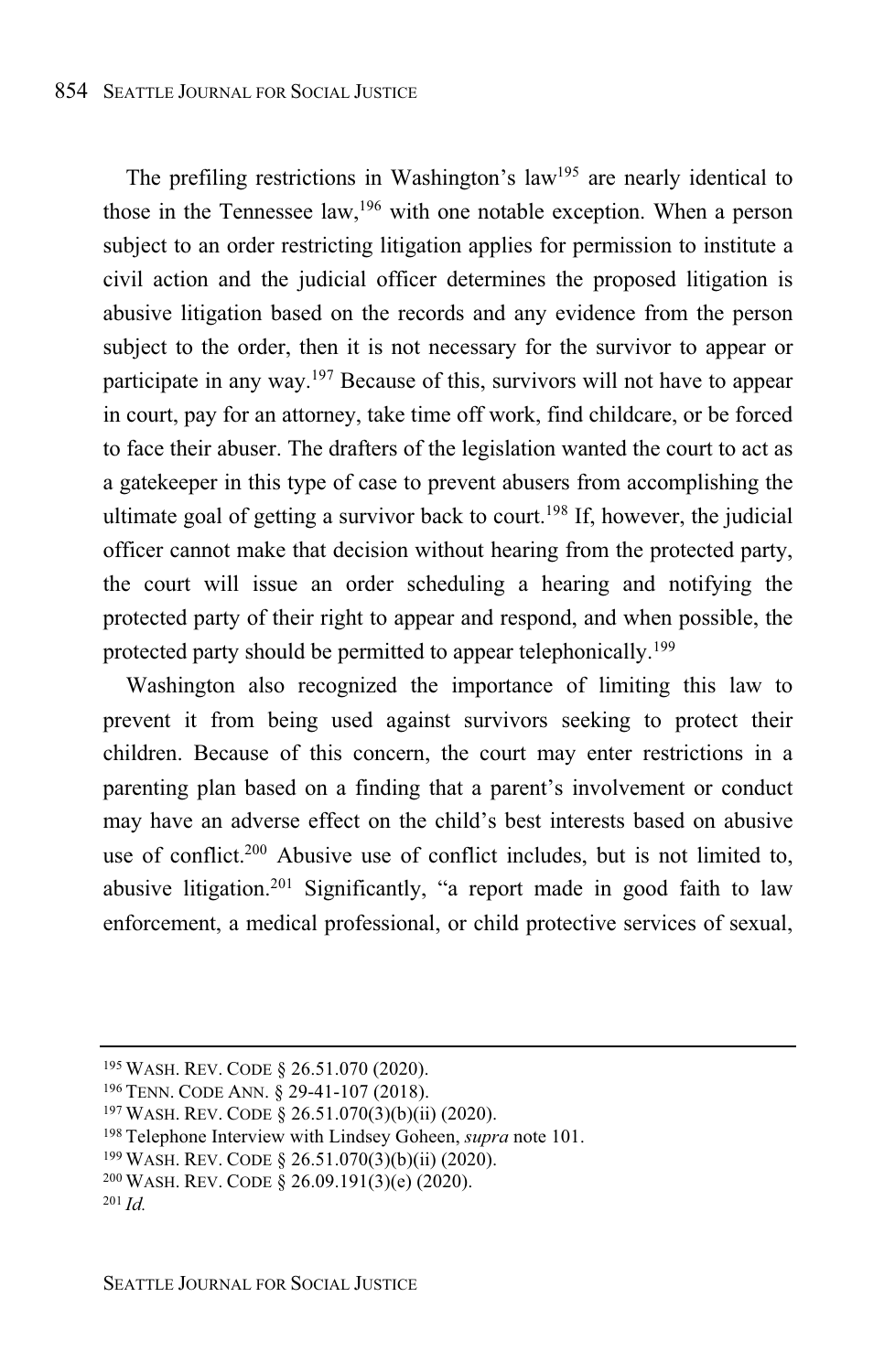physical, or mental abuse of a child shall not constitute a basis for a finding of abusive use of conflict."<sup>202</sup>

# V. HOW ADDITIONAL STATE LEGISLATURES CAN ADDRESS ABUSIVE USE OF LITIGATION

Because domestic violence is widely prevalent, appears in every community, and affects all people, more state legislatures need to take active steps to protect survivors from abusive litigation. The first step is to consult with survivors of domestic violence and their advocates. In drafting the Washington bill, Senator Rolfes worked with survivors and advocates across Washington state.<sup>203</sup> This resulted in a well-drafted bill that narrowly tailored the law to address the particular needs of survivors in Washington. <sup>204</sup> The next few sections discuss specific components that should be included in proposed legislation based on the laws of Tennessee and Washington.

#### *A. Define Abusive Litigation and the Relationships it Applies to*

First, explicitly defining abusive litigation is significant because recognizing the behavior as abusive validates the experiences of survivors.<sup>205</sup> In Washington, litigation is abusive when the primary purpose is to harass, intimidate, or maintain contact with the other party.<sup>206</sup> By including language specifying that a primary purpose is to maintain contact, the legislature recognized that litigation remains one of the only places where an abuser can continue to see and exert power and control over the other party.<sup>207</sup>

<sup>204</sup> Telephone interview with Lindsey Goheen, *supra* note 101.

<sup>202</sup> *Id.*

<sup>203</sup> Senator Christine Rolfes, *2020 Legislative Report*, WASH. STATE S. DEMOCRATIC CAUCUS (May 7, 2020), https://senatedemocrats.wa.gov/rolfes/2020/05/07/2020 legislative-report/ [https://perma.cc/C8CX-XX9W].

<sup>205</sup> *See* Przekop, *supra* note 39, at 1070.

<sup>206</sup> WASH. REV. CODE § 26.51.020(1)(a)(iii) (2020).

<sup>207</sup> *See* Pollema, *supra* note 50, at 1110.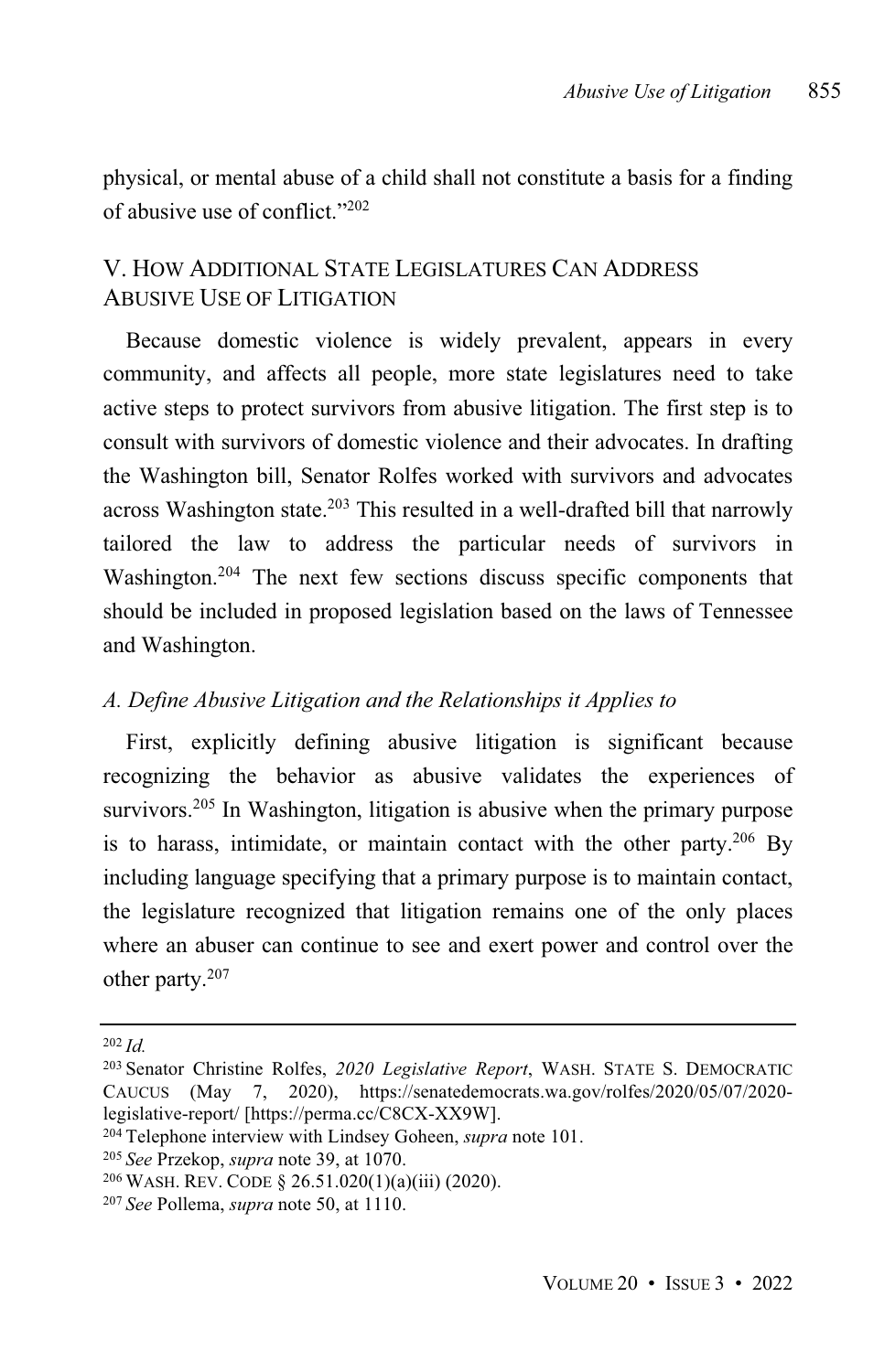In contrast, Tennessee chose to define an action as abusive when filed primarily to harass or maliciously injure the defendant, including examples like depleting a defendant's financial resources, preventing or interfering with one's ability to raise a child, or forcing or coercing adverse concessions.<sup>208</sup> There are pros and cons to providing such examples. While examples may help guide the judicial officer to determine whether an action is abusive, if an example is not listed, the judicial officer may be inclined to deny the motion to declare an action as abusive. In Tennessee, this can have severe consequences because if the court determines that an action was not abusive, the court has the discretion to tax all costs and award reasonable attorney fees against the defendant.<sup>209</sup> This means that a survivor asking the court to declare an action as abusive may have to pay costs if they lose the motion. The drafters of the Washington law omitted such a section, likely because courts will be conservative in finding that a party has engaged in abusive litigation, but it is not unreasonable for a survivor to ask the court to review whether an action is abusive, and they should not have to pay costs if they lose. Because of concerns that these laws could be used against survivors, other states should not include language in their statutes that would order survivors to pay costs if they lose a motion to define the action as abusive. 210

Defining the parties and relationships involved is another integral component to making a strong law against abusive use of litigation. Tennessee expressly defined the parties; only a plaintiff who initially files an action can be abusive.<sup>211</sup> While this addressed one of the legislators' main concerns of forum shopping in different counties and courthouses,<sup>212</sup> it may reduce the parties eligible to seek redress because it emphasizes who

<sup>208</sup> TENN. CODE ANN. § 29-41-101(6) (2018).

<sup>209</sup> TENN. CODE ANN. § 29-41-106(d) (2018).

<sup>210</sup> *See* Munson, *supra* note 117 ("Some advocates and legal observers have worried that the Tennessee law could be used against victims as well as abusers . . . .").

<sup>211</sup> TENN. CODE ANN. § 29-41-101(2), (4) (2018).

<sup>212</sup> *Tennessee Hearing*, *supra* note 138, at statement of Sen. Ken Yager.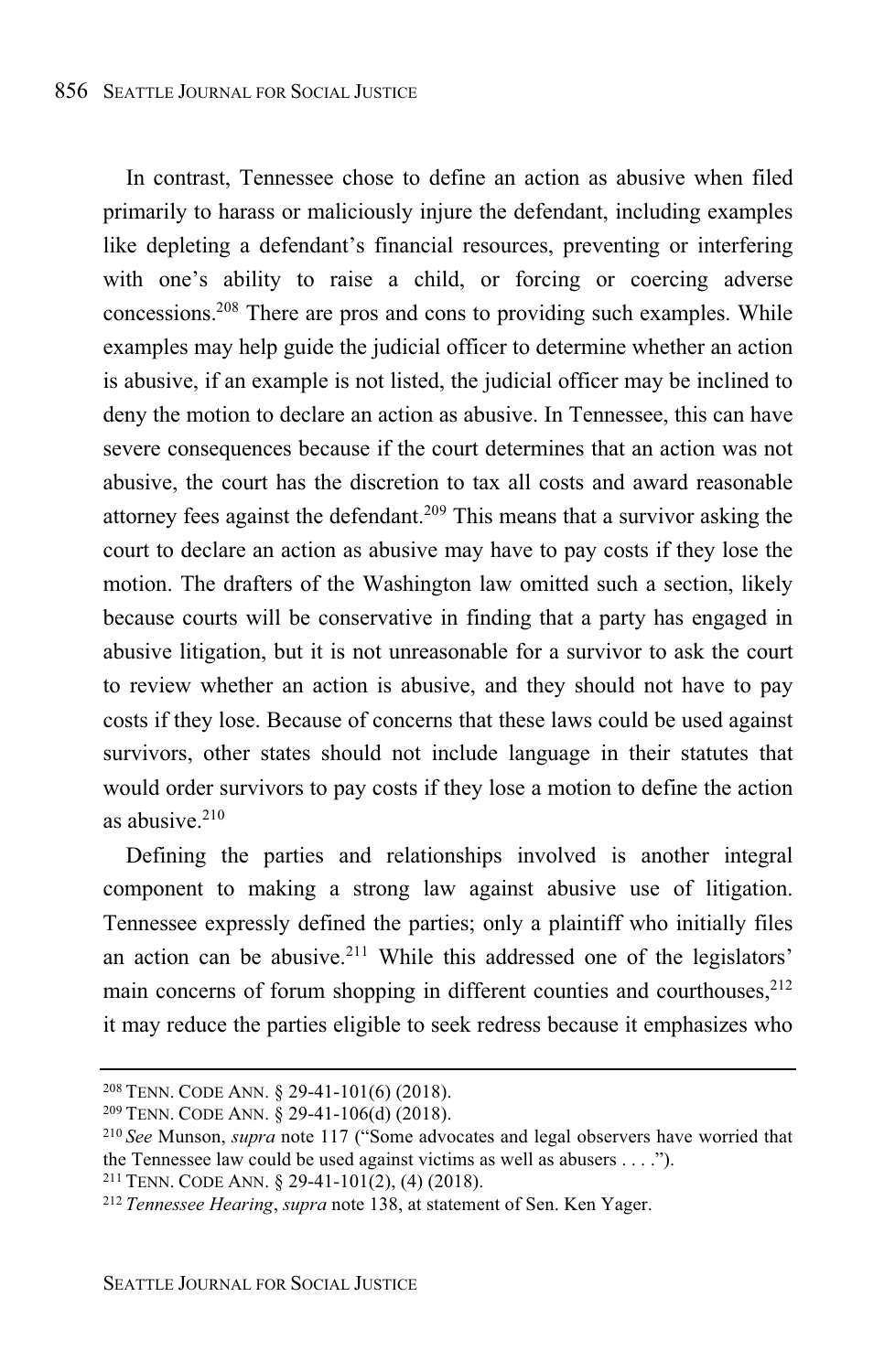filed first and is limited to new cases. In contrast, Washington refers only to the party filing abusive litigation and then has an expansive definition of litigation, which includes complaints, motions, subpoenas, notice of deposition, and other filings. <sup>213</sup> In reality, abusive litigation comes in many forms. For example, an abuser will sometimes continue to raise the same claims within the same case by repeatedly attempting to modify a parenting plan. In other cases, the abuser will forum shop, filing new actions in a different jurisdiction. Both scenarios could be considered abusive litigation under Washington's law but only the latter would fit within Tennessee's law. Because abusive litigation can include filings within an existing case and filing new cases, states considering abusive litigation legislation should take Washington's broader approach.

In addition, both Tennessee and Washington chose to match the relationship between the parties with the relationships eligible for domestic violence protection orders. However, Tennessee limited civil action party relationships to adults only, excluding minors.<sup>214</sup> Washington's definition of intimate partner includes persons sixteen years of age or older and was not modified in the abusive litigation statute.<sup>215</sup> Because domestic violence is not limited to adults, it should also be recognized that persons under eighteen may be subjected to abusive litigation. In general, matching the relationship between the parties with those eligible for domestic violence protection orders helps limit this litigation to its intended audience. In furtherance of that goal, Washington explicitly limits this law to cases where a party has already been found by a court to have committed domestic violence against the other party.<sup>216</sup> If the purpose of an abusive use of litigation statute is to prevent abusive litigation in intimate partner relationships, then it should be limited to, and targeted at, intimate partner

<sup>213</sup> WASH. REV. CODE § 26.51.020(3) (2020).

<sup>214</sup> TENN. CODE ANN. § 29-41-101(5) (2018).

<sup>215</sup> WASH. REV. CODE § 26.51.010(7) (2019).

<sup>216</sup> WASH. REV. CODE § 26.51.020(1)(a)(ii) (2020).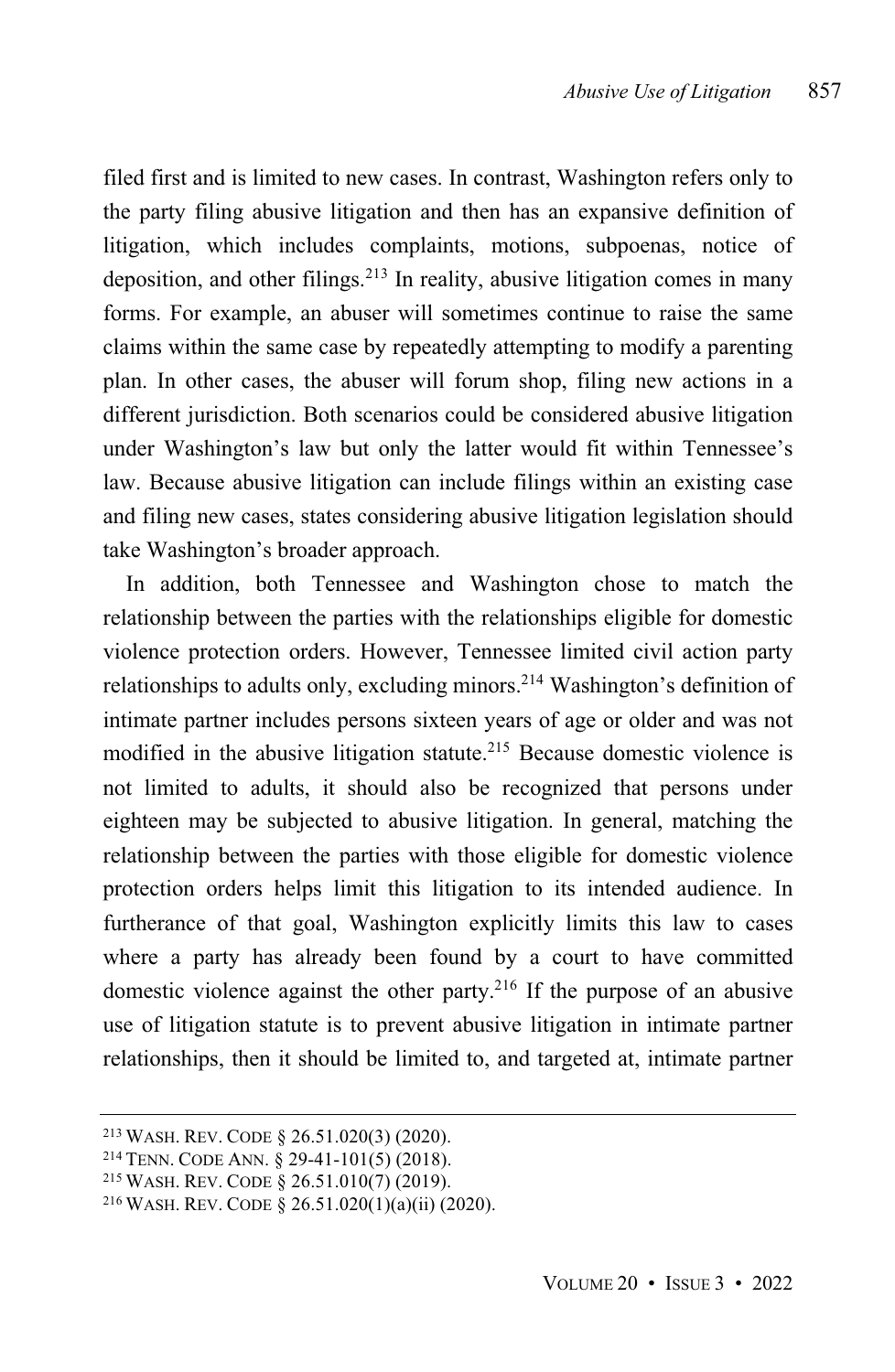relationships. Therefore, states should strongly consider adopting Washington's approach of limiting abusive litigation to cases where there has already been a finding of domestic violence.

### *B. Include a Process for a Judge to Declare Litigation Abusive and Impose Prefiling Restrictions*

One of the significant issues with currently available remedies is that they are inaccessible to many litigants. The procedures and process outlined by both Tennessee and Washington are clearly designed to allow a party to easily bring this issue to the court's attention. While judges have come up with creative solutions using their inherent authority,<sup>217</sup> advocates and survivors have been forced to be proactive and creative in how to raise these issues. A clearly outlined process and a statute for judicial officers to consult about abusive litigation in the domestic violence context will have a significant impact on survivor's ability to address these issues.

Tennessee and Washington have outlined a similar process where a party, or the court on its own motion, can raise concerns that an action is abusive.<sup>218</sup> Both states have similar remedies of dismissing the abusive action, imposing costs on the abusive litigant, awarding reasonable attorney's fees to the survivor, and imposing subsequent prefiling restrictions on the abusive litigant.<sup>219</sup> The prefiling restrictions are also very similar and provide a non-arduous process for an abuser to bring legitimate concerns to the court in recognition of parties' constitutional rights to access the courts.<sup>220</sup> In one crucial difference, Washington explicitly allows a judicial officer to determine proposed litigation is abusive without requiring the protected party to appear or participate in any way.<sup>221</sup> As discussed, this was a deliberate choice by the drafters to address the fact

<sup>217</sup> *See e.g.*, Hooker v. Sundquist, 150 S.W.3d 406 (Tenn. Ct. App. 2004).

<sup>218</sup> TENN. CODE ANN. § 29-41-103 (2018). WASH. REV. CODE § 26.51.030 (2020).

<sup>219</sup> TENN. CODE ANN. § 29-41-106 (2018). WASH. REV. CODE § 26.51.060 (2020).

<sup>220</sup> TENN. CODE ANN. § 29-41-107 (2018). WASH. REV. CODE § 26.51.070 (2020).

<sup>221</sup> WASH. REV. CODE § 26.51.070(3)(b)(ii) (2020).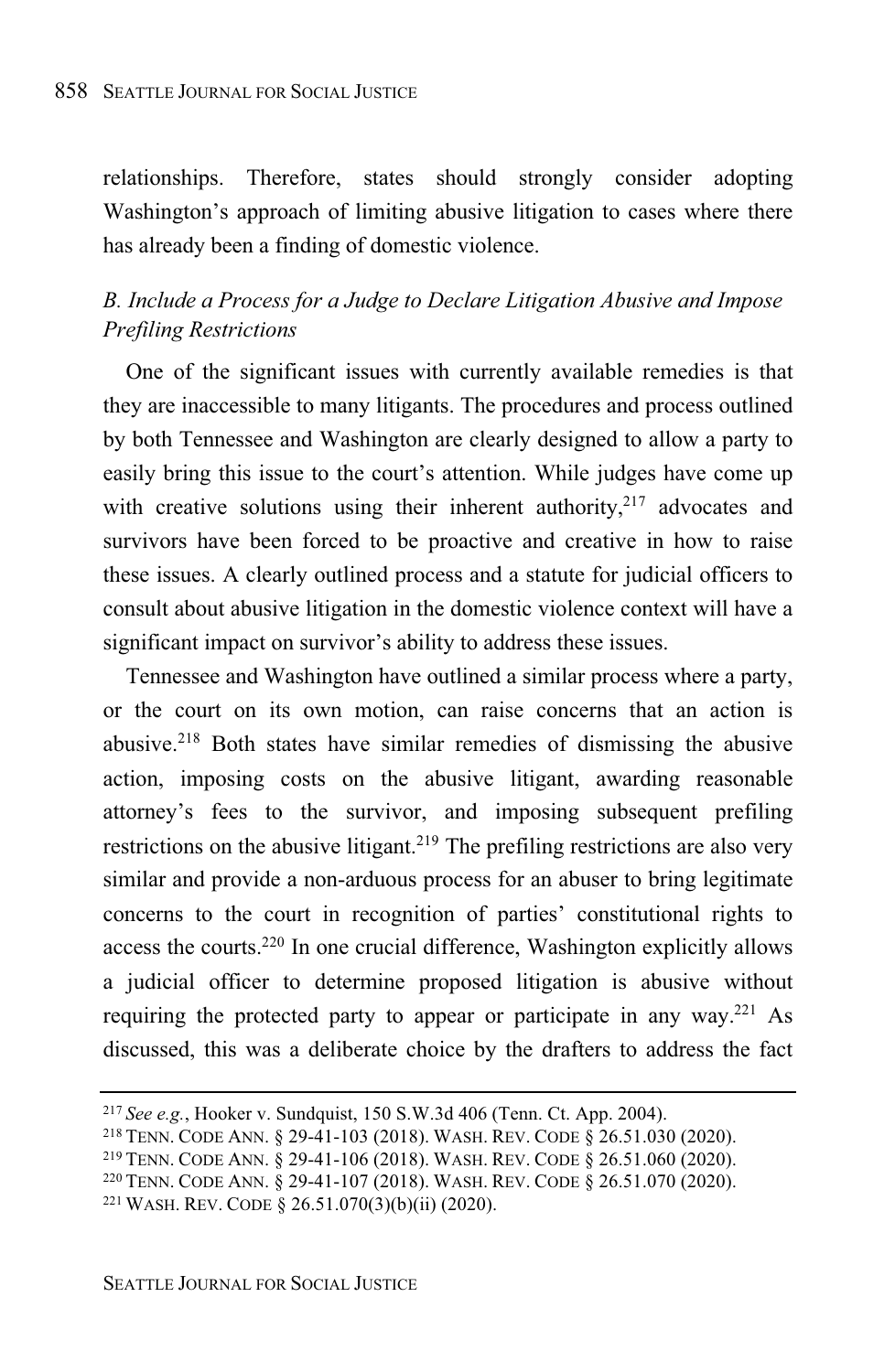that the intent of abusive litigation is to continue to exert power and control over a victim. <sup>222</sup> Because of this, survivors will not have to return to court every time their abuser attempts to file something. While the Tennessee law does not prohibit the court from making such a determination without a survivor present, because it is not explicitly stated in the law, survivors in Tennessee are more likely to be forced to return to court. States adopting similar legislation should make it clear that a judicial officer has the authority to make this decision without requiring the survivor to appear in court, unless the court deems that appearance necessary.

#### *C. Include an Exception for Good Faith Reporting of Child Abuse*

After Tennessee's law passed, Joan Meier, Professor of Law at George Washington University, expressed concerns that the law might have unintended consequences. <sup>223</sup> Meier explained that the law could empower abusers who are taken to court for legitimate reasons.<sup>224</sup> Thus, Meier concluded the Tennessee law should include a provision that it does not apply when a party makes good faith claims about a child's welfare. <sup>225</sup> In response, Washington created such an exception where a good faith report of sexual, physical, or mental abuse of a child is not a basis for a finding of abusive use of conflict.<sup>226</sup> Because of how challenging it is to prove instances of child abuse, reporting can often backfire on survivors and lead to changes in custody.<sup>227</sup> Survivors report feeling powerless to protect their children from an abusive parent.<sup>228</sup> In light of the history of abusers employing the courts against survivors as an additional abusive tactic, and

<sup>225</sup> *Id.*

<sup>222</sup> *See* discussion *infra* Section IV.B.3; *see also* Przekop, *supra* note 39, at 1061 ("In this way, the courtroom may present an opportunity to prolong contact with the victim or seek contact that is not otherwise available.").

<sup>223</sup> Burke, *supra* note 138.

<sup>224</sup> *Id.*

<sup>226</sup> WASH. REV. CODE § 26.09.191(3)(e) (2020).

<sup>227</sup> Gutowski & Goodman, *supra* note 45, at 442.

<sup>228</sup> *Id.*